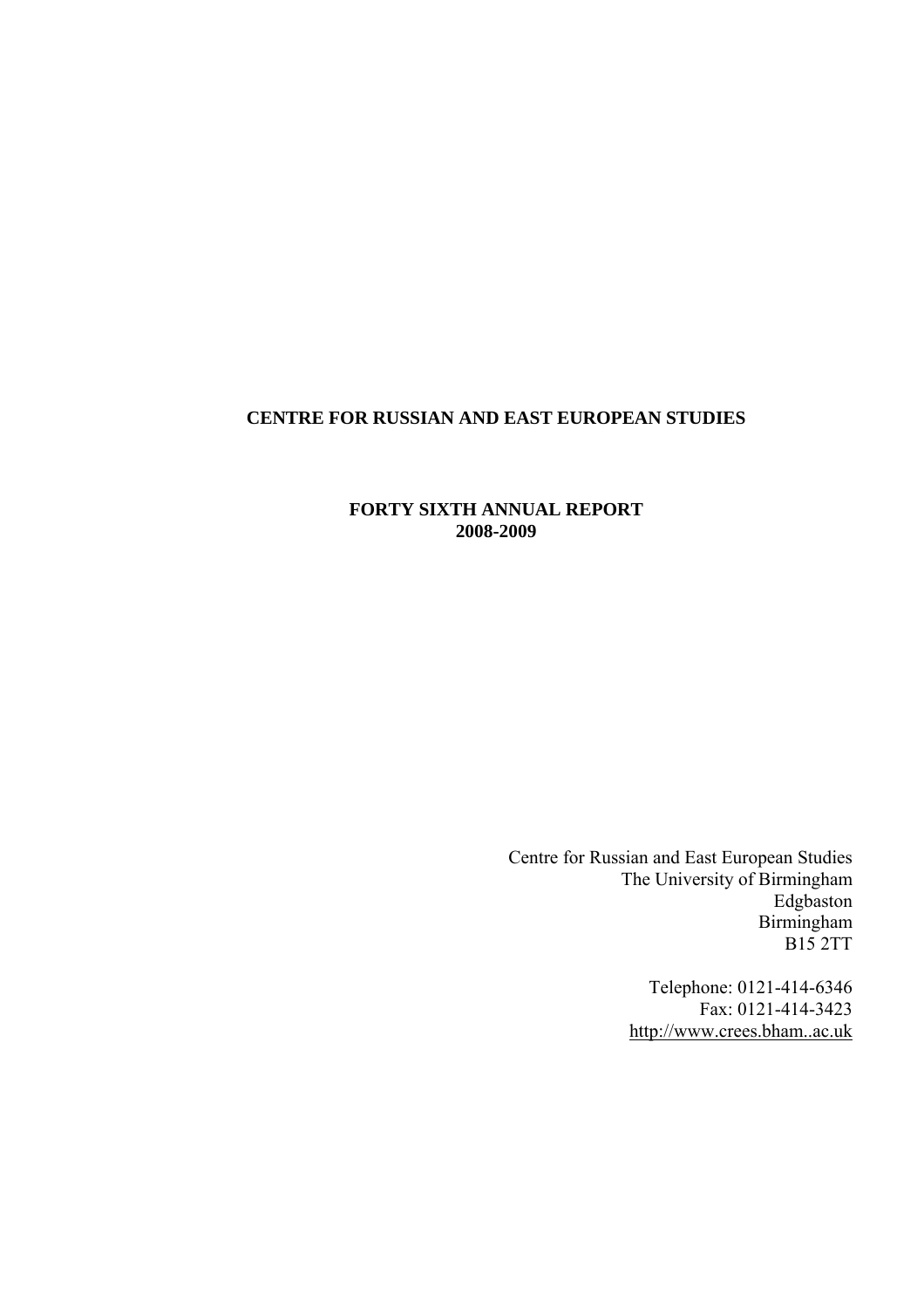#### **CENTRE FOR RUSSIAN AND EAST EUROPEAN STUDIES**

#### **Director**

DL Averre, BA (Manchester), PhD (Manchester)

### **Deputy Director**

Kataryna Wolczuk, MLaw (Gdansk), MSocSc, PhD, Ukrainian Studies

### **Professor of Russian Economic Studies**

JM Cooper, BScEcon (Bath), PhD

### **Professor of Central South-East European Politics**

Judy Batt, BSocSc, PhD, Central and East European Politics

### **Senior Fellow and Emeritus Professor**

RW Davies, BA (Lond), PhD

**Emeritus Professor of the Political Economy of Russia and Eastern Europe** 

P Hanson, MA (Cantab.), PhD

### **Emeritus Professor of Russian History**

Maureen P Perrie, MA (Edin), MA

### **Reader in Soviet and Russian History**

Dr Deema Kaneff, PhD Adelaide EA Rees, BA York, PhD, History

### **Senior Lecturers**

TJ Haughton, BSc (Econ) (Lond), MA (Lond), Dip (Westminster), PhD (Lond), Politics of Central and Eastern Europe JR Smith, BA (Oxon), MA (Lond), PhD (Lond), Twentieth Century Russian History

### **Lecturers**

JB Morris, BA (Lancaster), MA (Lond), PhD (Sussex) Dr Natasha Rulyova, BA (Perm, Russia), MPhil (Cambridge), PhD (Cambridge) DJ White, BA (Wolverhampton), MA, PhD, Russian Politics Cai Wilkinson, BA, MA, PhD (from September 2009)

### **Language Tutors**

Tanya Lipatova, BA (St Petersburg), MA (St Petersburg), Tutor in Russian Language Jelena Williams-Pozdnjakova, BA (Tartu, Estonia), MA (Tartu, Estonia), Dip (Moscow Pushkin Institute), City & Guilds 9284 ESOL, Tutor in Russian Language Katarzyna Berent, Part-time Tutor in Polish Language Olga Volosova, Part-time Tutor in Ukrainian Language

### **Senior Research Fellow**

Galina M Yemelianova, MA (Moscow), PhD (Moscow)

### **Research Fellows**

R Connolly, BA (Essex); MA (Essex); PhD Melanie J Ilic, BA (Manchester), MPhil, PhD (part-time)

### **Honorary Professor**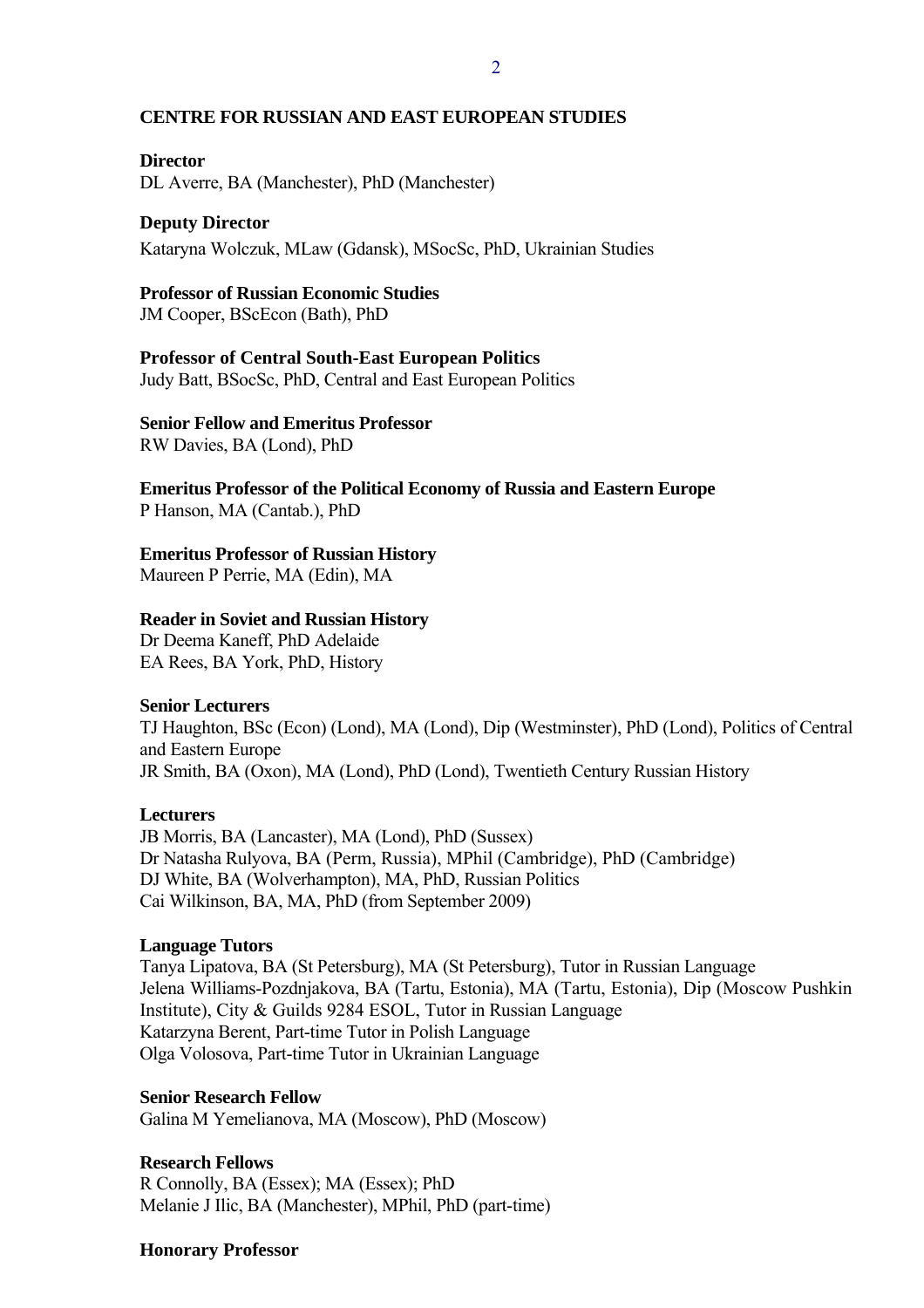Sir Rodric Braithwaite, LLD, MA(Cantab), GCMG

#### **Honorary Senior Lecturers**

D Adshead, BA, Mlitt, FIL M Pushkin, BA (Cantab)

#### **Honorary Senior Research Fellows**

C Beauman BA (Cantab), MA (Columbia) Professor MJ Bradshaw, BSc, MA (Calgary), PhD (British Columbia), FRGS NJ Dunstan, MA (Cantab), PhD (Sheff) Professor M Harrison, BA (Cantab), DPhil (Oxon) Professor S Malle, DottScPol (Rome), PhD (Calif) J Mullen, MA (Cantab) Professor DM Nuti, DottLegg (Rome), MA, PhD (Cantab) Professor R Sakwa, BA (Lond), PhD

#### **Honorary Research Fellows**

JD Barber, BA, PhD (Cantab) MJ Berry, BA (Lond), Russian for Social Scientists Elena Denezhkina, Dip Econ (Kiev), PhD (Leningrad) Linda Edmondson, BA (York), MA (Sus), DipRuss (Sur) PhD (Lond) Elizabeth A Edginton, BA (York), MLitt (Strath), PGCE (Leic), PhD, Culture and Society in Eastern Europe Erica Richardson, BA, MSocSc, PhD A Rimmington, BSc (Leic), DipSocSc, PhD J-P Smith, BA (Oxon) JN Westwood, BCom, MA, PhD (Montreal) Professor SG Wheatcroft, BA (Keele), PhD Sarah Whitmore, BA (Staffs), MSocSc, PhD

#### **Associate Members**

A Campbell, BA (Bristol), PhD (Brunel), International Development

#### **Adjoint Members**

Stefan Bouzarovski - Buzar, BA, Msc Dist (Oxon), Dphil (Oxon), School of Geography, Earth and Environmental Sciences Dominique Moran, BA(Hons) (Oxon), DPhil (Oxon), School of Geography, Earth and Environmental Sciences DJB Shaw, BA, PhD (Lond.), School of Geography and Environmental Sciences AW Sutton, BA, DipEdPsych, The National Institute of Conductive Education

### **Secretaries**

Tricia A Carr Marea B Arries Veta Douglas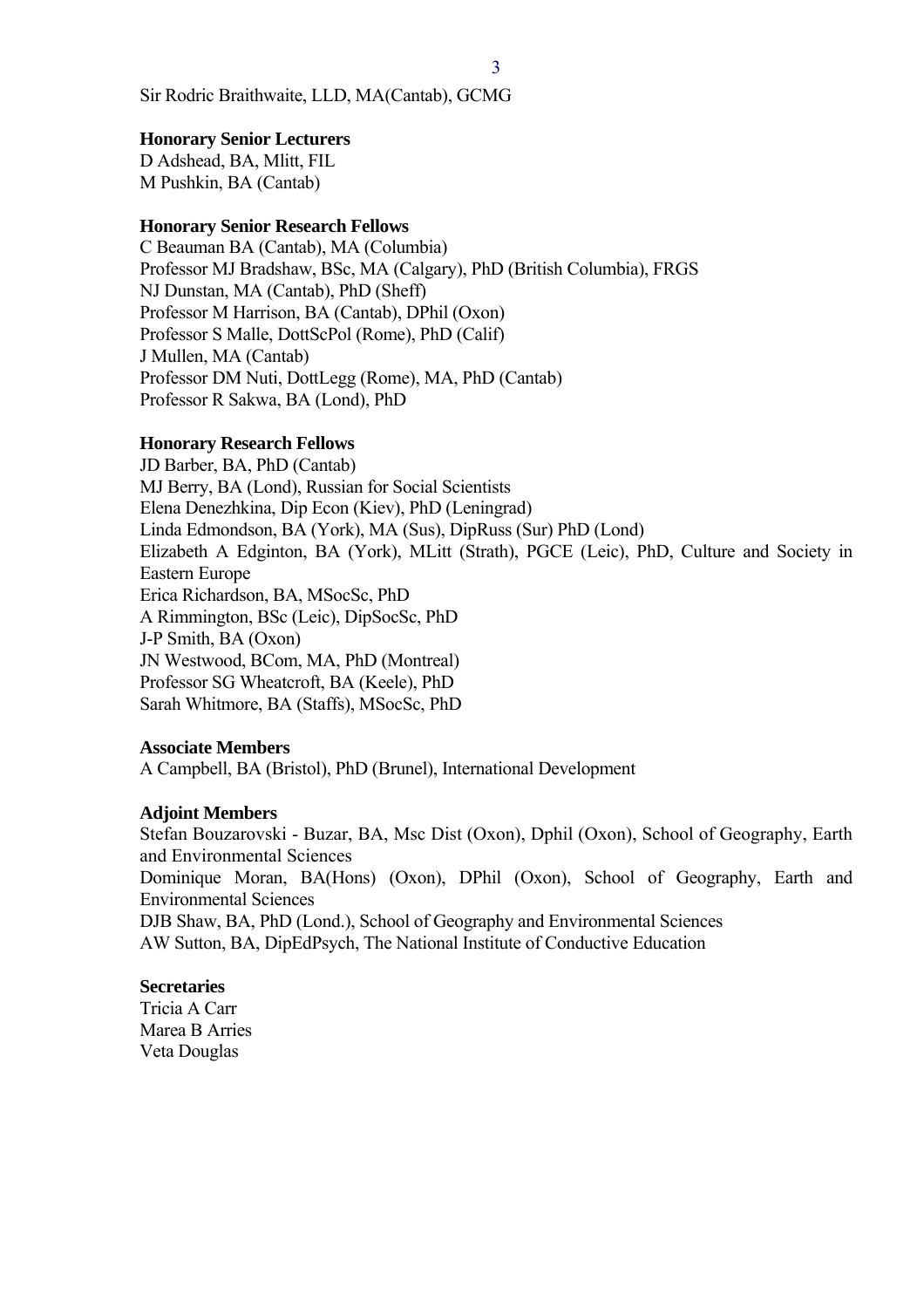# **CENTRE FOR RUSSIAN AND EAST EUROPEAN STUDIES FORTY SECOND ANNUAL REPORT, 2008/2009**

### **CONTENTS**

| <b>INTRODUCTION</b>                                                               | 5         |
|-----------------------------------------------------------------------------------|-----------|
| <b>CONFERENCES AND EXTERNAL PRESENTATIONS</b>                                     | 6         |
| In Birmingham                                                                     | 6         |
|                                                                                   | 7         |
|                                                                                   | 9         |
|                                                                                   | 11        |
|                                                                                   | 12        |
|                                                                                   | 12        |
| <b>Economics</b><br><u> 1980 - Jan Barbara, martin amerikan ba</u>                | 13        |
|                                                                                   | 13        |
|                                                                                   | 13        |
|                                                                                   | 15        |
|                                                                                   | 15        |
|                                                                                   | 16        |
|                                                                                   | <b>16</b> |
| <b>PUBLICATIONS</b>                                                               | 17        |
| Books and Articles published by Members, Associate Members and Honorary ______ 17 |           |
|                                                                                   | 17        |
|                                                                                   | 21        |
| THESES AND DISSERTATIONS                                                          | 22        |
| <b>Completed</b>                                                                  | 22        |
| In Preparation                                                                    | 22        |
| <b>SEMINARS</b>                                                                   | 23        |
|                                                                                   | 23        |
| Current Affairs Seminar<br><u>Land Affairs Seminar</u>                            | 24        |
|                                                                                   | 25        |
| <b>Russian Television</b>                                                         | 25        |
| <b>OTHER PUBLIC OUTPUT</b>                                                        | 25        |
| ANNUAL RESEARCH CONFERENCE                                                        | 26        |
| <b>TRAVEL AND VISITS</b>                                                          | 27        |
| Visits by Centre Staff, Associate and Honorary Members__________________________  | 27        |
| PRIZES AWARDED TO STUDENTS                                                        | 28        |
| <b>APPOINTMENTS AND PERSONALIA</b>                                                | 28        |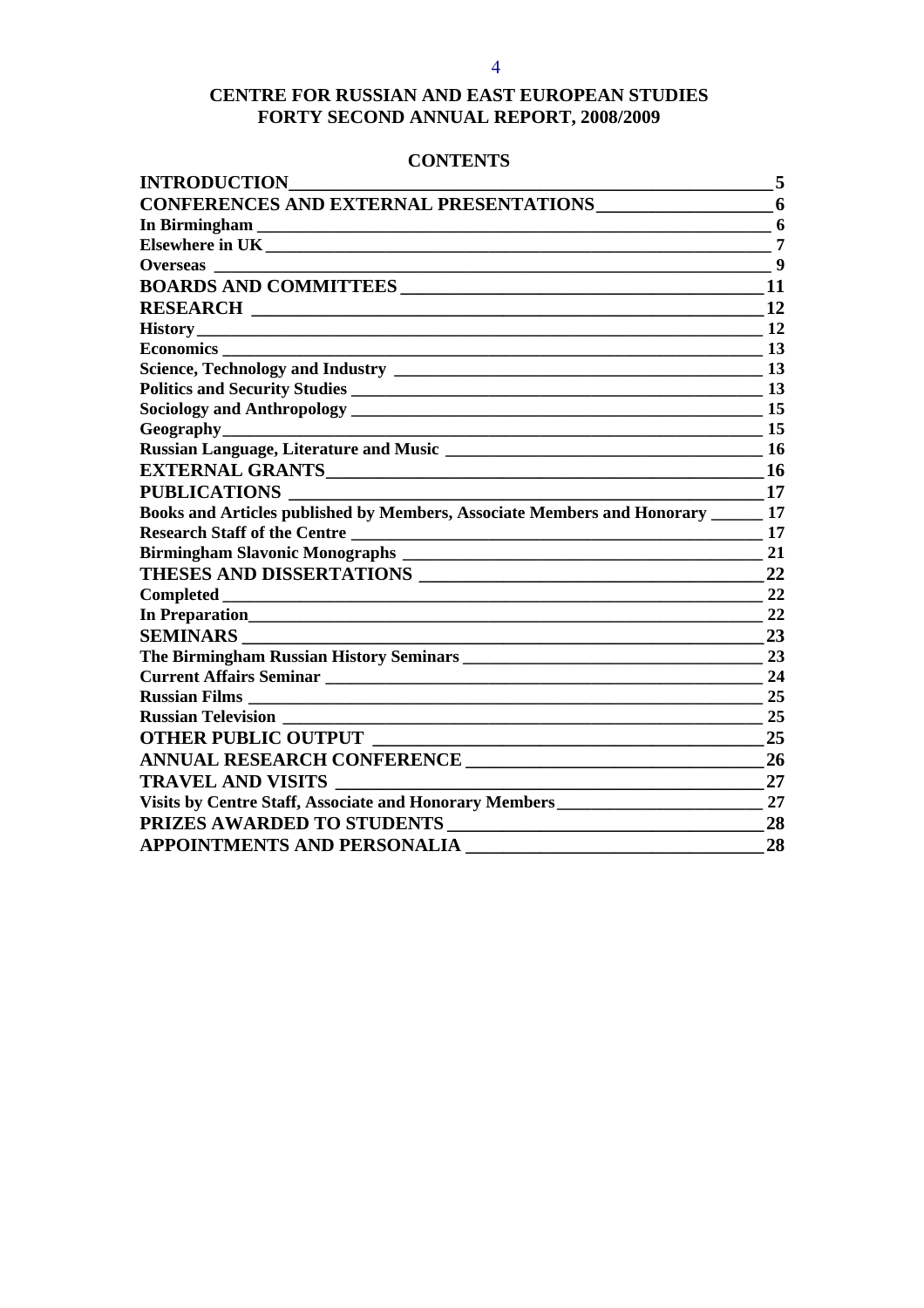#### <span id="page-4-0"></span>**INTRODUCTION**

The academic session 2008-2009 proved a challenging year for CREES, which emerged as one of the departments within the new School of Government & Society (G & S) following the restructuring of the University of Birmingham, alongside the departments of Political Science and International Relations (POLSIS), Sociology, International Development and Local Government Studies. Also, CREES moved from the European Research Institute building to the newly refurbished Muirhead Tower, where most of the College of Social Sciences (CoSS) is now located, in summer 2009. After a period of settling in, our new accommodation was found to be very comfortable, with panoramic  $6<sup>th</sup>$  floor views over the greenest city in Europe (and for those who remember the old lift system, a lot easier to move around!). The main tasks ahead are to forge closer research and teaching links with the other G & S departments and work out a sound strategy to take CREES and the School forward into the Research Excellence Framework.

The previous annual report outlined CREES' role as a core institution in the national strategy for developing language-based area studies through the Centre for East European Language Based Area Studies (CEELBAS) initiative. Three new CEELBAS-funded PhD students are pursuing their research in CREES and a former CREES PhD student has been appointed as post-doctoral fellow at UCL-SSEES, ensuring that CREES continues to play a central part in the network. Professor Julian Cooper, former CREES Director, is playing a leading part in the campaign for an extension to CEELBAS for the period 2010-2015. On other research-related matters, Tim Haughton and Dave White were both awarded small ESRC grants and the undersigned won an extension to his long-running UK Government project. Tim also took on the role of Chair of the ERI Strategic Management Committee and was instrumental in keeping European area research activities both vital and visible at Birmingham.

CREES teaching programmes continue to develop apace. The Russian Studies programme was recognised through the award to the Russian Language team (Jeremy Morris, Natasha Rulyova, Tanya Lipatova, Jelena Pozdnjakova and Cai Wilkinson) of the CoSS Teaching Excellence Award for 2009 – a tremendous achievement. The European Politics, Society and Economics programme attracted the highest number of undergraduate students in its short history; one of the first cohort to graduate from the programme, Fabian Neuner in 2009, was subsequently elected as President of the University of Birmingham Guild of Students, a great honour for **CREES** 

Despite ongoing plans for administrative changes in CoSS our veteran administrative team (only the Director is allowed to use that epithet!) Tricia Carr, Marea Arries and Veta Douglas continue to ensure that both staff and students are able to operate in a very well organised and professional environment, and my personal thanks for their good humour and hard work are due.

We were very sorry to see the departure from CREES of Nat Copsey, CEELBAS Postdoctoral Research Fellow in Polish foreign policy from March 2008, but pleased that Nat was appointed Senior Lecturer at Aston University, where he was joined by two former CREES postgraduate students. On a more positive note, Cai Wilkinson joined the department as Lecturer in Russian in time for the 2009-2010 academic year and will no doubt strengthen our research and teaching team even further.

Dr Derek Averre June 2009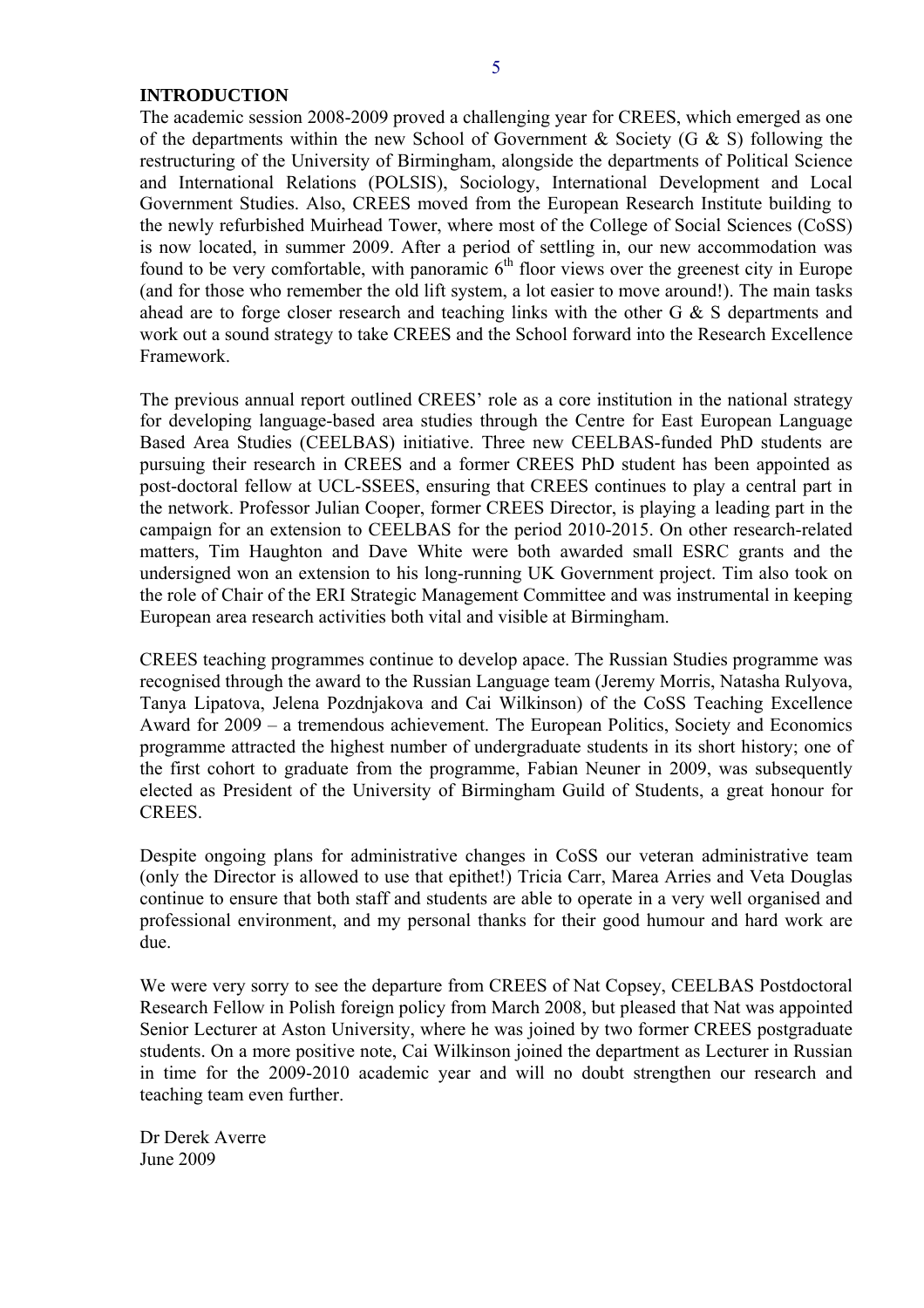# <span id="page-5-0"></span>**TEACHING**

The teaching profile of CREES continued to develop very positively over the period covered by this report. Russian intake remained at a healthy level at 15 FTEs per year. Russian continues to recruit from a diverse selection of Joint Honours programmes. The sharp fall-off competitor institutions have experienced with recruitment on to their post-'A' level pathways was not observed in CREES. Feedback from students and the external examiner on the high level of language competency achieved by students continued. In, particular, students on their Year Abroad have found their oral stills compared favourably to those from other UK institutions. In addition, the Russian Programme was praised by its graduates in the National Student Survey garnering an 83% approval rating, significantly higher than competitor institutions, with the exception of Oxbridge. The teaching of Russian language was hugely enhanced by the contributions of Cai Wilkinson, Olga Bean and other teachers on temporary or hourly contracts with CREES.

The interdisciplinary degree in European Politics, Society and Economics (EPSE), run collaboratively across the College of Social Sciences and managed by CREES, has steadily increased its annual intake since its creation in 2005. The programme has three pathways, in Economics, Political Science, and Cultural Studies. Students may specialise in one of these areas or choose a general pathway that combines all three. The EPSE course reflects to a certain extent changing undergraduate expectations about undergraduate courses and allows students to tailor their own social science degree from a very wide range of options. In the 2009-10 students will be able to take up the opportunity of studying abroad under the ERASMUS scheme. The large majority of our first generation of graduates found good quality employment prior to completion of the degree. Other students are undertaking further study and some have will take a career break to work in the voluntary sector.

During 2008-9, the MA and MSc programmes were taken by 11 students (7 full-time and 4 parttime). The students came from the UK, Poland, the Czech Republic, France, Korea, Russia, Italy and Hungary. During the year the new module entitled: 'The Caucasus: History, Culture and Contemporary Politics' (G9) was successfully delivered by Jeremy Smith and Galina Yemelianova in preparation for launching a new MSc pathway Caucasus and Central Asia in 2009-10.

## **CONFERENCES AND EXTERNAL PRESENTATIONS**

### **In Birmingham**

Dr Richard Connolly made a presentation on 'The Global Financial-Economic Crisis and the Russian Economy' at a Security and Conflict Studies Workshop entitled 'Sources of Insecurity' in September 2009 and in November he delivered a paper (with Professor Cooper entitled 'Russia-EU Economic Relations' at the BASEES-UACES Russia-EU Research Network Conference entitled 'Russia: A Part of Europe or Apart from Europe', University of Birmingham, UK, November 2009. In December he gave a paper on 'The Economic Crisis and the EU's Eastern Neighbours: Causes and Consequences' at the Aston Centre for Europe/European Commission Conference on the European Neighbourhood Policy, Aston.

Dr Tim Haughton organized two ERI Cross College seminars at the University of Birmingham:

February: Identity and Inclusion. Among the participants were [Steffen Prauser \(History\),](http://www.historycultures.bham.ac.uk/staff/prauser.shtml) [Joanne Sayner \(German Studies\),](http://www.german.bham.ac.uk/staff/sayner.shtml) [Nicola Smith \(POLSIS\),](http://www.polsis.bham.ac.uk/about/Staff/Smith.shtml) [Martin Trybus \(Law\),](http://www.iel.bham.ac.uk/about/trybus.shtml) [Jutta Vincent](http://www.historyofart.bham.ac.uk/vinzent.htm)  [\(Art History\)](http://www.historyofart.bham.ac.uk/vinzent.htm) and Kataryna Wolczuk who spoke on European identities in Ukraine at the Cross-College Seminar 'Identity and Inclusion' at the University of Birmingham.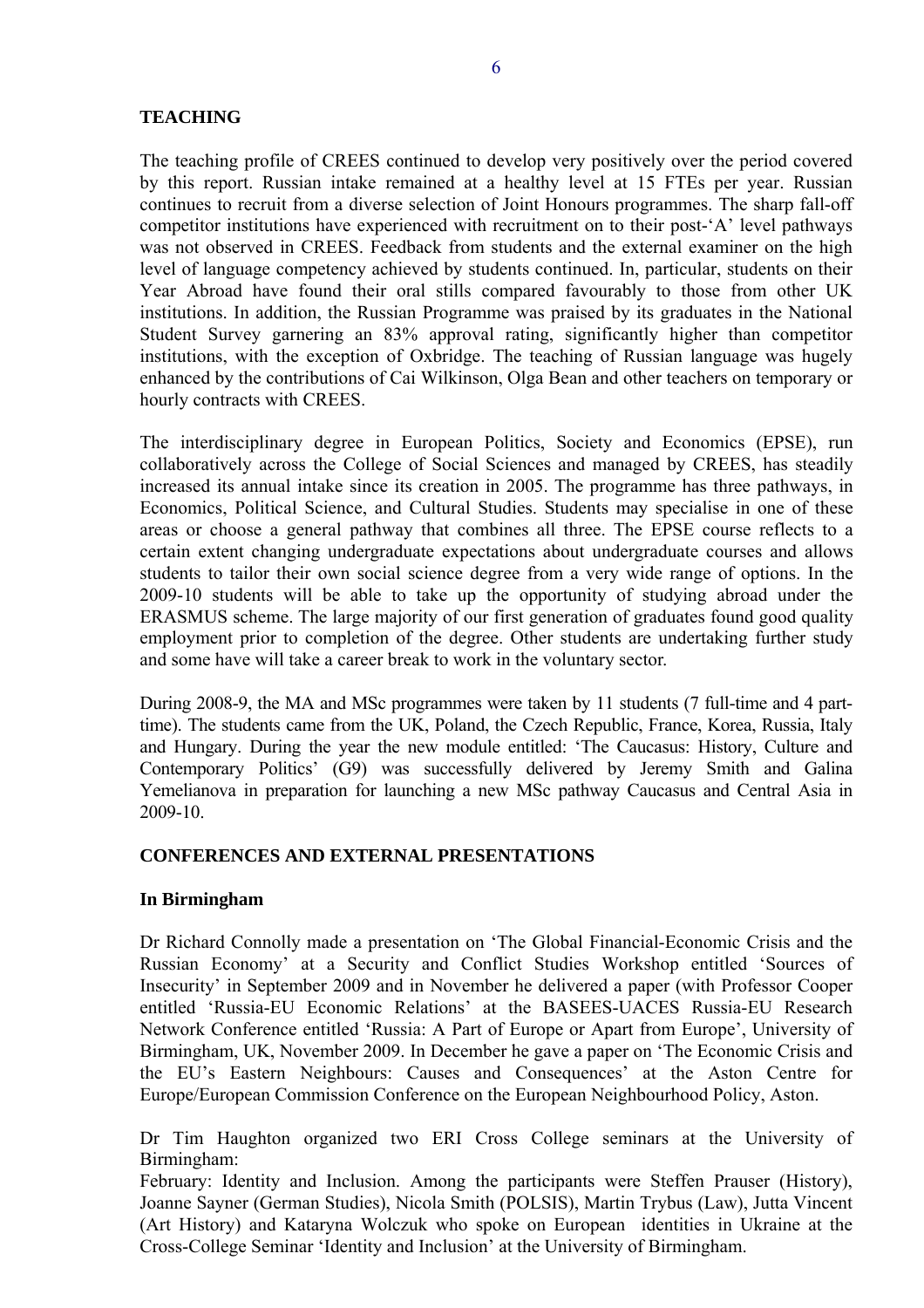<span id="page-6-0"></span>May: The Role of the Past in the Politics of the present. Among the participants were [Nat](http://www.crees.bham.ac.uk/staff/copsey/index.htm)  [Copsey \(CREES\)](http://www.crees.bham.ac.uk/staff/copsey/index.htm), [Steffen Prauser \(History\),](http://www.historycultures.bham.ac.uk/staff/prauser.shtml) [Pierre Purseigle \(French Studies\),](http://www.french.bham.ac.uk/staff/purseigle.shtml) [Denis Shaw](http://www.gees.bham.ac.uk/staff/shawdjb.shtml)  [\(GEES\),](http://www.gees.bham.ac.uk/staff/shawdjb.shtml) Clare Watters (GCfE/Italian Studies) and Tara Windsor (GcfE/German Studies).

Alexandra Prodromidou presented a paper on 'Russian Foreign Energy Policy in the Caspian region' for the Caucasus and Central Asian Group seminars in November.

Dr David White presented a seminar to FCO Chevening Scholars in January 2009 on 'Democracy in Russia' and in November he delivered a talk on 'Political Opposition Strategies in Russia' at the ERI Cross-College Conference on 'Democracy and its Opponents' at the University of Birmingham.

The 2nd Russian Teachers' Group UK Annual Conference was held on Saturday 14 March 2009 in the European Research Institute, organised by Dr Cai Wilkinson.

A conference on '[The Caucasus and Central Asia: Methodological, Cultural and Political](http://www.crees.bham.ac.uk/events/Caucasus_Conf.doc)  [Challenges](http://www.crees.bham.ac.uk/events/Caucasus_Conf.doc)' was held in March 2009.

### *Adjoint Members*

Dr Stefan Bouzarovski delivered a plenary speech on 'Energy Poverty in the European Context: Challenges and Opportunities at the Research/Policy Interface', at the National Energy Action Annual Conference, Birmingham, in September 2008 and with Elton Barker he delivered a *History*'*, Text and Cultural Construction Seminar* entitled 'Network, Relation and Flow in Herodotus' to the Institute of Archaeology and Antiquity, University of Birmingham, in November 2008.

### **Elsewhere in UK**

The Annual Conference of the British Association of Slavonic and East European Studies (BASEES) took place at Fitzwilliam College, University of Cambridge in April at which several members of the Centre gave talks including Professor Cooper who convened and spoke at an international roundtable on 'The Life and Death of the Socialist Economic System' with Richard Connolly; Professor Hanson who spoke on the 'Soviet Economy in 1989' at the Plenary Session on 1989 and also participated in a round-table on 'Studying the Soviet Economy', speaking on 'Information Problems and Methods of Coping with them', Dr Haughton on 'For Business, For Pleasure or For Necessity? National Preference Formation in the Czech and Slovak Republics', Professor Perrie who acted as chair and discussant for a panel on 'Petrine Ideology and Diplomacy: Muscovite and European Perspectives', Dr Yemelianova who organised a panel on 'The Caucasus'.

Maya Atwal presented a paper on 'Exploring the Dialectic between Continuity and Transformation in the Development of the Pro-Regime, Russian, Youth Organisation Nashi', at the SSEES post-graduate conference IN London IN February 2009.

Professor Julian Cooper presented a paper at the CEELBAS conference on 'Science and Innovation Policy in the CIS' in December and in February he made a seminar presentation on 'The Russian Economy and the Global Economic Crisis' at Manchester University. In March he spoke on 'The Russian Economy and the Global Economic Crisis' at a Chatham House seminar and also spoke at the Russia Foundation press briefing prior to the London G20 meeting (Sir Roderic Lyne was also a speaker). In April he was invited to participate in the European Commission-Czech Presidency seminar on 'Policy Towards Russia' and also to give a seminar on 'The Strategic Implications for Russia of the Global Economic Crisis' at the International Institute for Strategic Studies, London. In June he gave a briefing on 'Russia' to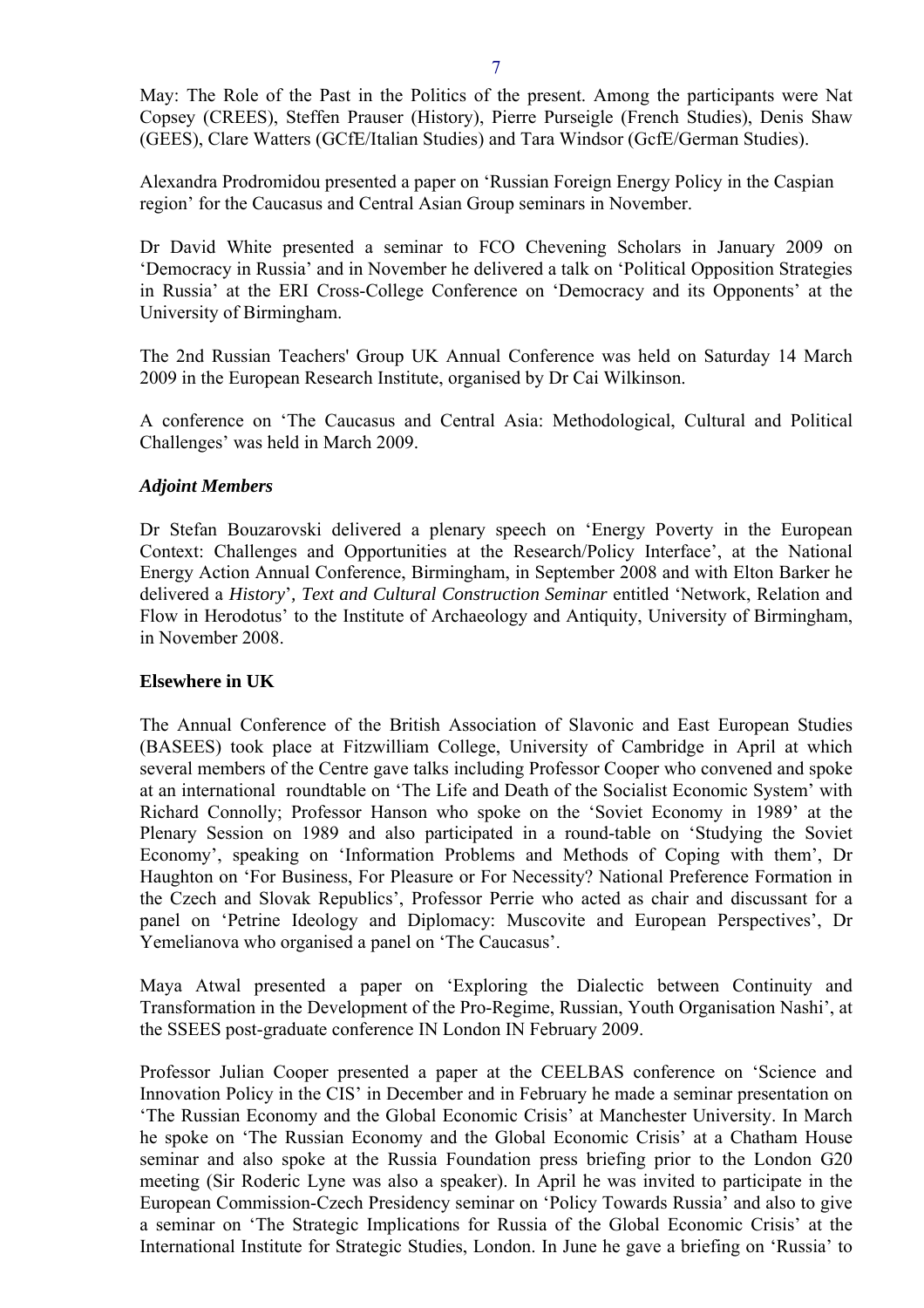the Japanese External Trade Organisation (JETRO), London and in August he participated in a briefing on 'Russia of New Supreme Allied Commander Europe (SACEUR)' at Chatham House.

Larisa Kossyguina presented a paper in June on 'Social Exclusion as a Process of Negotiation: Migrants in the Receiving Society', at the University of Nottingham's Enquire conference on 'Stories of Migration: Research, Theories and Everyday Lives').

Professor Maureen Perrie gave a talk, entitled 'Ivan the Terrible, Stalin and Eisenstein: the Reinvention of the Russian Past', to the Russian Research Seminar, University of Edinburgh, on 27 November 2008.

Dr White gave a presentation on 'One-Party Dominant Regimes: A Framework for Conceptualising Opposition Strategies in Russia' at the Political Studies Association Conference at the University of Manchester in April 2009.

Dr Wolczuk spoke at the seminar on economic and political implications of Ukraine's economic crisis at the International Institute for Strategic Studies in London in April and in May she gave a paper on the European Neighbourhood Policy and Ukraine at the conference entitled 'A Clash of Agendas: EU Policy in the Black Sea Region' at the University of Leicester. The chapter based on the conference paper will be published in an edited volume on the Black Sea Region in the summer of 2010.

Dr Yemelianova was an invited guest-speaker at the International Institute of Strategic Studies, London in June where she made a presentation on 'Factors of Islamic Radicalisation in the North Caucasus'.

### *Honorary Senior Research Fellows*

Professor Mike Bradshaw delivered a paper entitled 'The Kremlin, National Champions and the Supermajors: Foreign Investment in the Russian Oil and Gas Industry' at the conference on 'The New Geopolitics of Energy: Russia, China and the West and the Quest for Energy Security' at the ISGG Saturday School, Birkbeck College, London in February and in June he gave a talk on 'Introduction: Re-Thinking Energy Security' at the Russia and the Challenge of Energy Security in the European Union Series, Russia and Eurasia Programme, Chatham House, London. In August he made a presentation on 'The Geography of Development and the World Development Report 2009: Reshaping Economic Geography', at the RGS-IBG International Conference in Manchester and in September he gave a talk on 'Russia's Energy Relations with Asia: Should Europe be worried?' at the 'Russia and the World Today' Day School at Oxford University Department of Continuing Education.

Dr Linda Edmondson gave a talk entitled, "*La Damnation de Faust* in Russia", to the Berlioz Society at a weekend meeting on *La Damnation de Faust*, held at the Arts Workers Guild, London, in November 2008.

Professor Philip Hanson acted as a Russia-CIS panel member and spoke on 'Russian Economic Performance and Prospects' at the Oxford Analytica International Outlook Conference, Christ Church, Oxford, in September 2009. In November he delivered a seminar paper entitled 'Foreign Investment in Russia (and Russian Investment Abroad)' for the economics of transition seminar at St Antony's College, Oxford.

Mike Pushkin was invited to speak on 'Andrei Voznesensky: the Man and the Poet' to the Kent and Sussex Poetry Society, Tunbridge Wells on 15 September 2009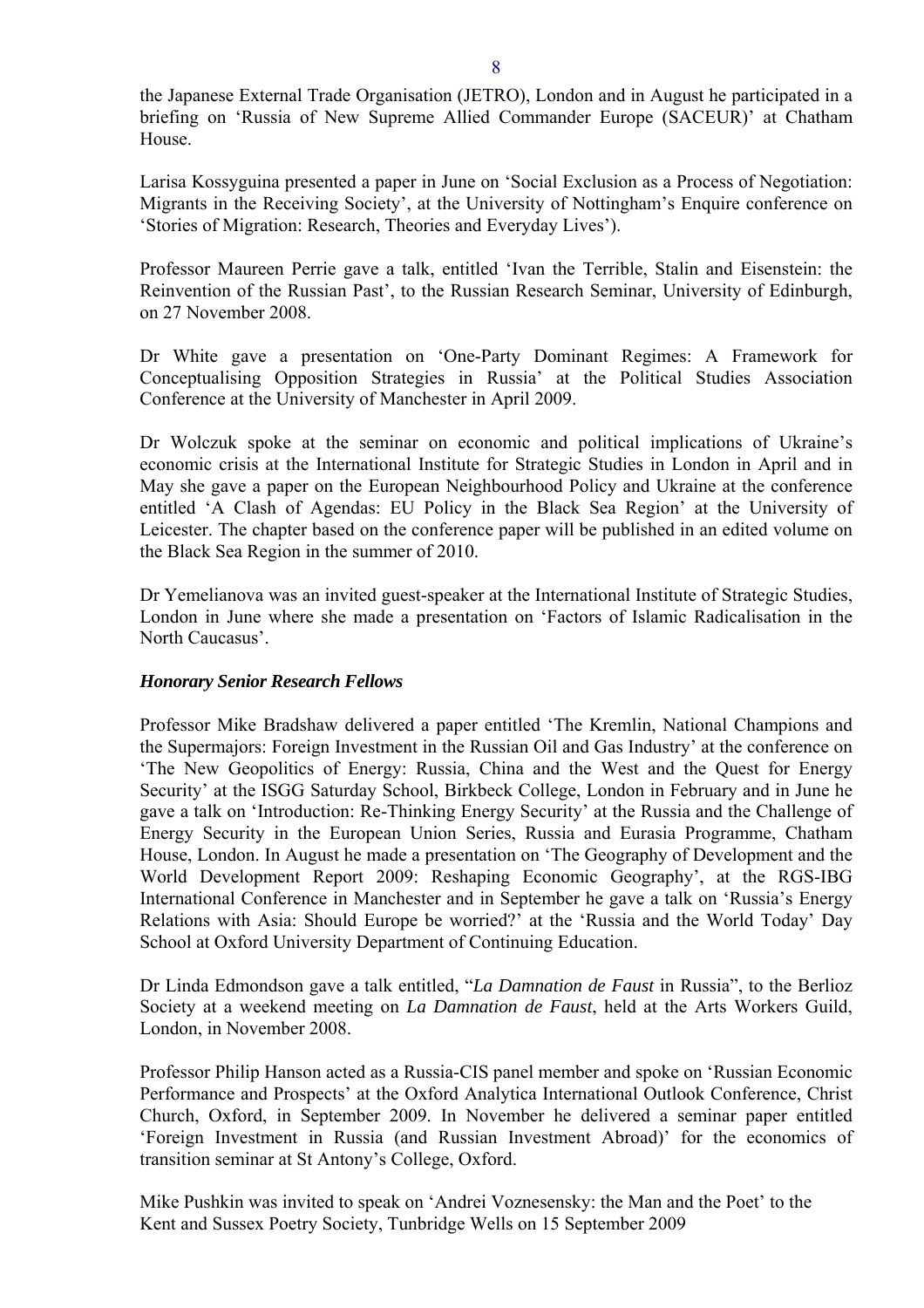#### <span id="page-8-0"></span>*Associate Members*

Dr Stefan Bouzarovski gave a keynote presentation on 'Entangled Boundaries, Scales and Trajectories of Post-Communist Energy Reforms', at the Annual Symposium of the Economic Geography Research Group of the RGS-IBG, Queen Mary, University of London IN May and in August he spoke (with Elton Barker and Leif Isaksen) on 'Herodotus Encoded Space-Text-Imaging Archive' at the Digital Classicist/ICS Work in Progress Seminar at the Centre for Computing in the Humanities, King's College, London.

### **Overseas**

Dr Derek Averre gave a talk on 'Searching for an Optimal EU-Russia Institutional Arrangement CEGS' in Vilnius in December 2008. In June he gave a presentation on 'Prospects for the Eastern Partnership: Russia' at the Wider Europe conference in Bratislava and later that month he spoke on 'US-Europe-Russia Security Relations: Towards a New Compact?' at the Transatlantic Security Symposium in Rome. In September he presented a paper on 'The Future of the EU-Russia "Strategic Partnership": Some Security Considerations' at the UACES Annual Conference in Angers.

Dr Connolly presented a paper entitled 'Economic Structure and Social-Order Development in Post-Socialist Europe' at the International Conference on 'Social Market Economies' in Zwickau, Germany in November 2008.

Professor Cooper delivered a seminar on 'The Russian Economy and the Global Economic Crisis' at the NATO Defence College in Rome.

Dr Haughton delivered a talk on 'For Business, For Pleasure of For Necessity? National Preference Formation in the New EU Member States' at the Center for European Studies, Harvard University in October 2008 and at the Watson Institute for International Studies, Brown University, Providence, USA in December 2008. In November he spoke on 'Driver, Conductor or Fellow Passenger? The EU and Party Politics in Central and Eastern Europe' at Brandeis University and in May he gave a presentation on 'Preferences, Presidencies and Vulnerabilities: Slovakia, Slovenia and the Czech Republic's Choices for Europe' at the Enlargement Five Years After Conference at the CEU, Budapest. In September he spoke on 'Vulnerabilities, Accession Hangovers and the Presidency Role: Slovakia, Slovenia and the Czech Republic's Choices for Europe' at the UACES Conference in Angers, France.

Ms Ingerid Opdahl, postgraduate student, delivered an invited lecture on 'Conflicts and Conflict Lines in the South Caucasus', at an Executive course at the Norwegian Defence University College in February 2009.

Professor Perrie presented a paper (in Russian) on 'Seventeenth-Century Pretenders and the Issue of the Legitimacy of the Ruling Tsar' at a one-day International Seminar on 'Pretenders and the Pretender Phenomenon in Russia in the Sixteenth to Eighteenth Centuries', organised by the Centre for Russian Studies at the Eötvös Loránd University, Budapest, Hungary, on 25 May 2009. In June she presented a paper (in Russian) on 'The Symbolism of the "Royal Marks" of Russian Pretenders of the Seventeenth to Nineteenth Centuries' at a Plenary Session of the International Conference on 'Supreme Power, Elite and Society in Russia, from the Fourteenth to the First Half of the Nineteenth Centuries', jointly organised by the Institute of General History of the Russian Academy of Sciences and the Moscow Kremlin Museum, and held in the Patriarch's Palace of the Moscow Kremlin.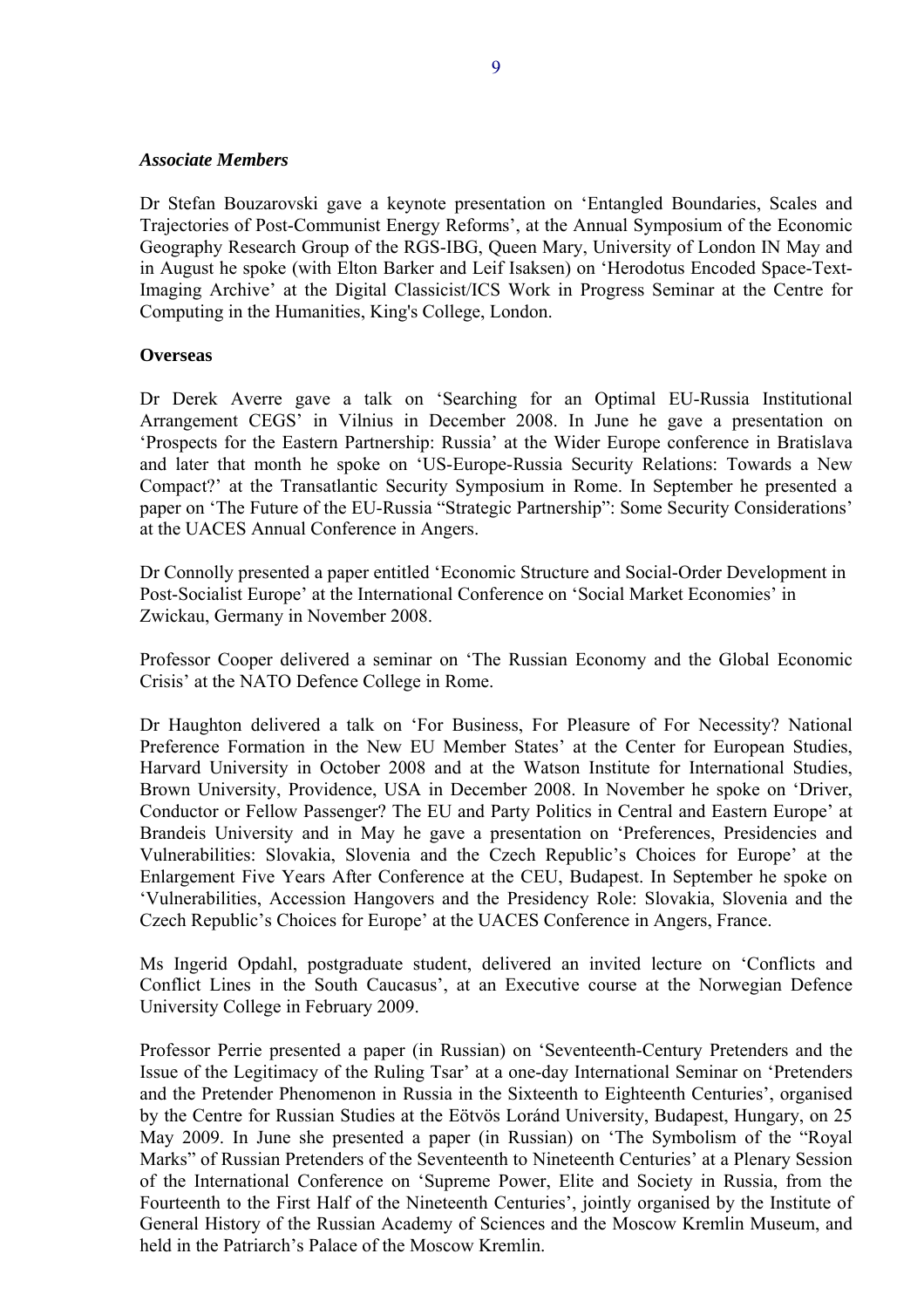Alexandra Prodromidou presented a paper on 'Energy and Foreign Policy: The Domestic Environment of Russian Foreign Energy Policy Making in the Caspian Region' at the 11th European Society of Central Asian Studies conference in September 2009, CEU, Budapest, Hungary.

Kataryna Wolczuk gave presentation on Ukraine and Belarus' relations with the EU and Russia as part of the panel 'Is there a Third Way for Ukraine and Belarus?' during the Economic Forum in Krynica, Poland in September 2008 and in December she spoke on perspective for reforms in Ukraine at the conference 'Ukraine as a partner for the Eastern Policy of Poland and Germany' in Warsaw. In February she delivered a presentation on 'Ukraine and Europe: A Quest for Inclusion' at the conference 'At the Gates of Europe' at the Centre for Contemporary Culture in Barcelona and in May 2009, Kataryna Wolczuk was invited to speak at two overseas conferences. At the Norwegian Institute of International Affairs (NUPI) she spoke on Ukraine's policy towards the EU during the conference entitled 'Ukraine: at Centre Stage with or Without Europe'. Then at the Jackson School of International Relations, she delivered a paper on the application of EU conditionality vis-à-vis Ukraine after the Orange Revolution during a conference entitled 'Europe's Near Abroad: the Future of the Black Sea Region'. During the same month, she also participated in the conference 'Bringing the Policy Back in: A Substantive Agenda for the New Union' at the University of Birmingham where she spoke on EU's strategy towards the post-Soviet states.

On 26 June 2009 Dr Yemelianova spoke, as a guest-speaker on 'Islamic Radicalism in Central Asia', at the 71<sup>st</sup> Rose-Roth Seminar at the NATO Parliamentary Assembly in Astana, Kazakhstan, which was attended by members of Parliaments and Ministers of Foreign Affairs of the NATO countries, as well as Russia, Afghanistan, Pakistan and countries of Central Asia.

### *Honorary Senior Research Fellows*

Professor Bradshaw presented a paper on 'Natural Gas in Asia' at the  $12<sup>th</sup>$  Sakhalin Oil and Gas Conference in Yuzhno-Sakhalinsk, Russia in October 2008 (and Chaired the Session on Energy Security). In January he spoke at the 'Recession and Recovery Scenarios Review Workshop' organised by Shell Internationalin Den Haag, Netherlands and in September he gave a presentation on 'Energy Strategy and Energy Security in Europe' at the Southeast Europe and EU: Leadership Programme held at the College of Europe, Neuhardenberg, Germany. Later that month he gave a briefing on 'Geographical Dimensions of Russia's Resource Abundance' to the US Department of State, (supported by the Kennan Institute), Washington DC.

Professor Hanson presented a paper on Foreign Direct Investment in and out of Russia' at the Finnish-Russian Colloquium on Economic Cooperation, ETLA, Helsinki, in October 2009 and also spoke on 'The Rule of Law in Russia: The Case of Corporate Raiding' at the CRCE Colloquium on 'The Rule of Law in the Market Economy,' Preddvor, Slovenia. In November he made a presentation on 'Energy and the Russian Economy' at a conference on 'Energy Challenges in Northern Europe' at Turku School of Economics, Turku Finland and in December he acted as a Russia-CIS Panel member, speaking on 'Russian Economic Performance and Prospects' at the Oxford Analytica International Outlook Conference, Ritz Carlton Millennium, Singapore.

### *Adjoint Members*

Dr Stefan Bouzarovski delivered a Keynote lecture on 'Energy Poverty in Eastern Europe', at the Symposium on 'Affordability of Basic Public Utilities: Regulation and Poverty Policies' at the European University Institute School of Regulation, Florence in October 2008 and in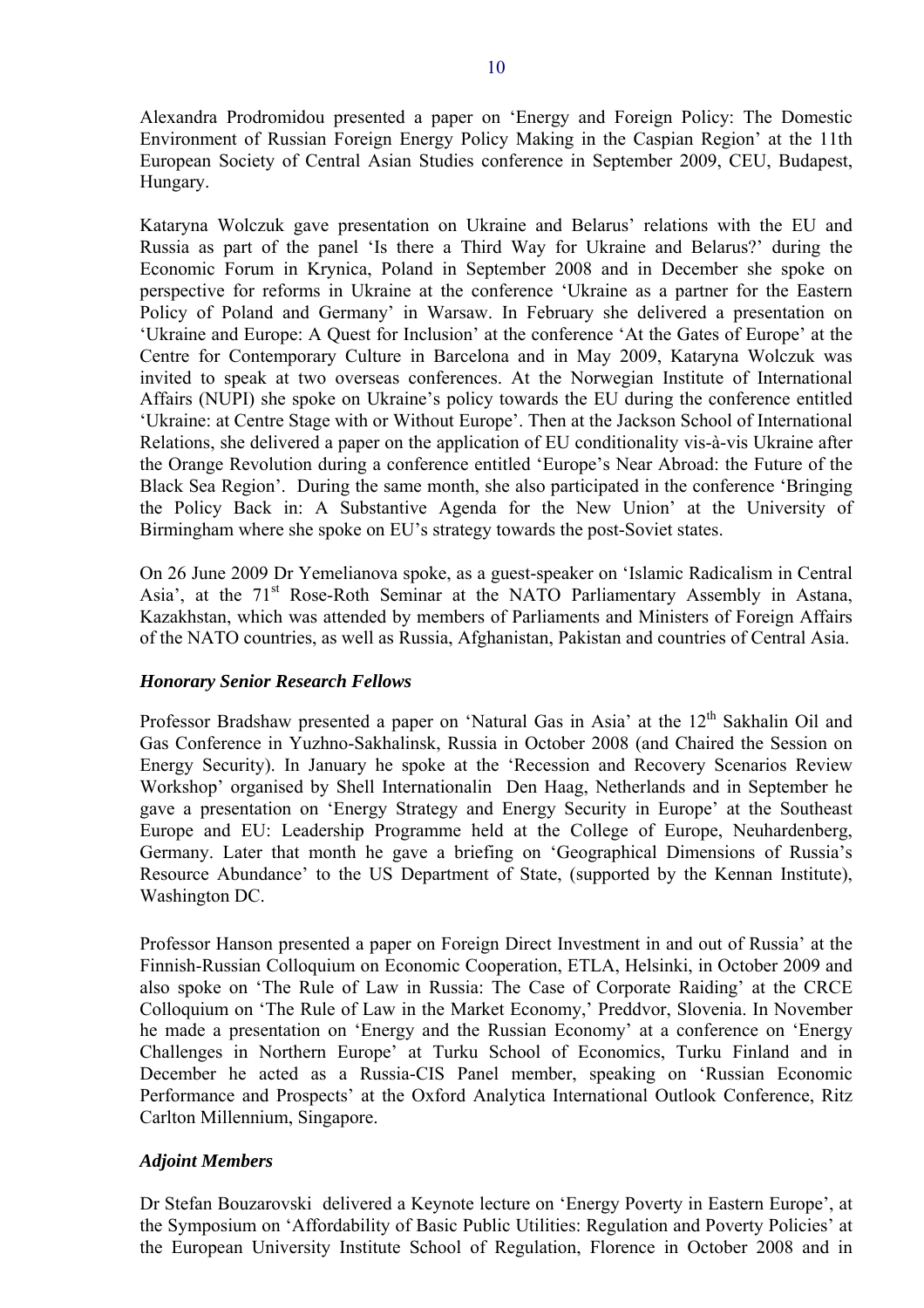<span id="page-10-0"></span>January he gave a talk on 'Ukryte obszary energetycznego ubóstwa we Wschodniej i Środkowej Europie' ['The Hidden Spaces of Energy Poverty in Eastern and Central Europe'] at the Faculty of Geography and Regional Studies in Warsaw. In March he gave a presentation (with Joseph Salukvadze and Michael Gentile) on 'Post-Socialist Household Strategies Frozen in Space: Vertical Building Extensions in the Urban Landscapes of Skopje and Tbilisi' at the *AAG Annual Meeting* in Boston, Massachusetts. In May he gave a seminar presentation on 'Flexibility and Its Others: Diverse Articulations of Housing Dynamism in Post-Communist Inner-City Districts' to the Geography Section, Faculty of Science, Charles University, Prague and in June he spoke on 'Thinking Beyond the Material: The Discursive Production of Post-Communist Urban Space', Annual Meeting of the European Network of Housing Researchers, Prague,  $28^{th}$  June - July 2009.

### **BOARDS AND COMMITTEES**

Dr Averre continued to serve as a consulting board member of the International Working Group - Transitions Initiative, Landau Network Centro Volta, Como, Italy.

Professor Cooper continued to act as Director of the Centre for East European Language Based Area Studies (CEELBAS) at Birmingham and also as a Member of the Europe Group of the British Academy (a recently formed committee to review the BA's engagement with Europe). He continued to serve as an Associate Editor of Eurasian Geography and Economics, as a member of the editorial board of the Routledge Russian and East European Studies series and as a member of the International Scientific Board of the electronic journal Power Institutions in Post-Soviet Societies.

Professor Davies continued to serve as a member of the Editorial Board of the archival series *Tragediya sovetskoi derevni* (Tragedy of the Soviet Countryside) and as Honorary Vice-President of the Society for Cooperation in Russian and Soviet Studies. He is an Honorary Life Member of the British Association for Slavonic and East European Studies.

Professor Hanson continued to act as Associate Fellow to the Russia and Eurasia Programme, Chatham House (Royal Institute for International Affairs) and also as Trustee of the Centre for Research into Post-Communist Countries. He served as a member of Eurasian Geography and Economics and continued to serve as a member of the Editorial Board of Post-Communist Economies.

Dr Haughton acted as Joint Editor (with Nathaniel Copsey) of the *Journal of Common Market Studies Annual Review of the European Union.*He also continued to serve as a member of the International Advisory Board of *International Issues and Slovak Foreign Policy Affairs* and as a member of the Editorial Advisory Board of *The Central European Political Science Review.* He also continued to act as External Examiner for the MA Programme at SSEES, University College London.

Dr Ilič continued to serve as a member of the National Advisory Board for Europe-Asia Studies.

Dr Kaneff is an Associate member of the Max Planck Institute for Social Anthropology, Halle, Germany. She continued to serve as a member of the Editorial Board of Ethnologia Balkanica, a journal for Southeast European Anthropology and joined the Editorial Board of *Bulgarska Ethnologia (Bulgarian Ethnology)* 

Jeremy Morris continued working as External Examiner at the University of the West of England. He was also appointed Chair of the CEELBAS language committee, responsible for disbursing funds of around £100,000 over the lifetime of CEELBAS.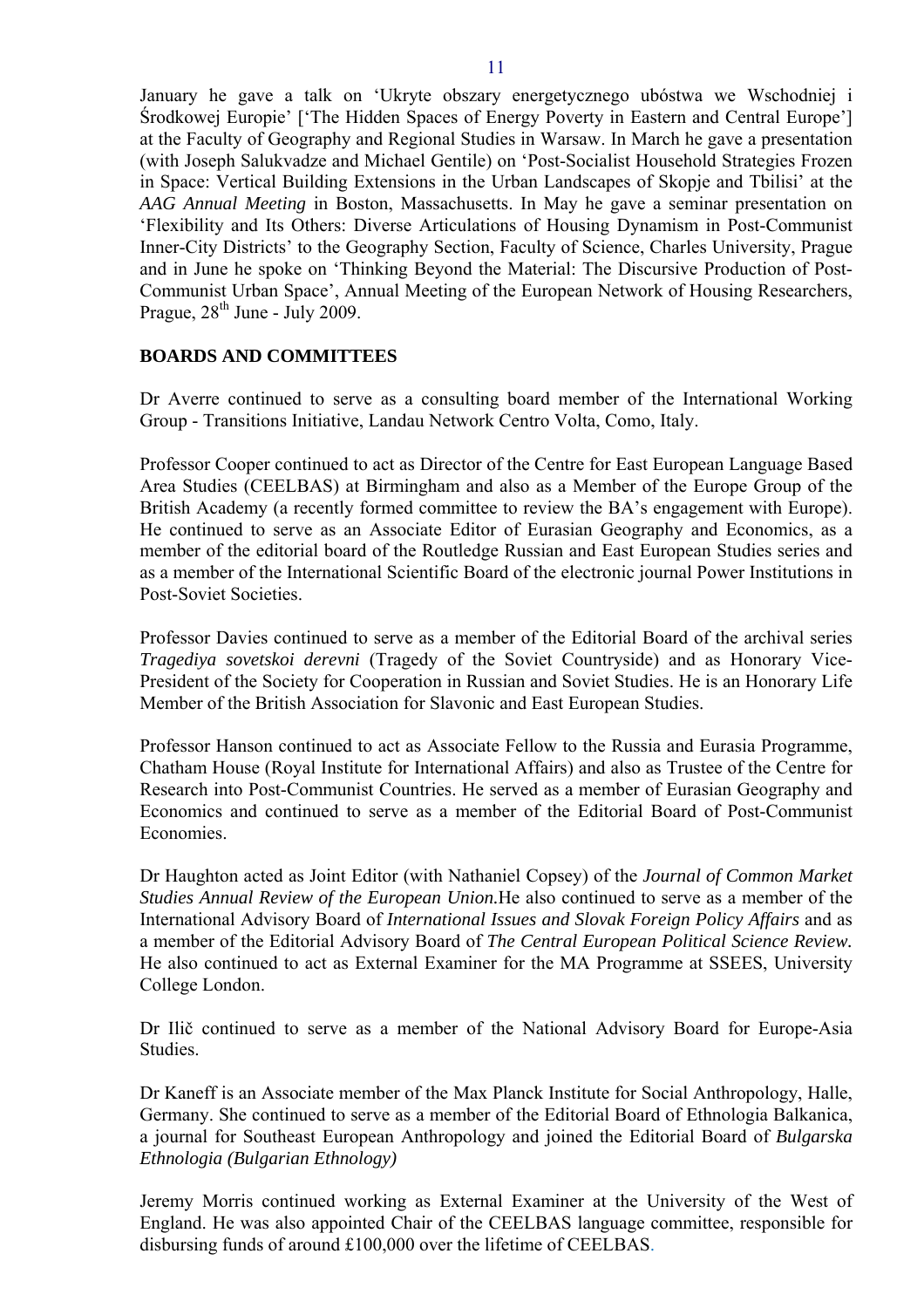<span id="page-11-0"></span>Professor Perrie continues to serve as a judge for the Alexander Nove Prize until 2010.

Michael Pushkin has served as Russian Tutor at the Department of Vocal and Operatic Studies, Birmingham Conservatoire, and as Visiting Lecturer at the Department of Russian and Slavonic Studies, University of Nottingham, since September 2005, and as External Examiner at the Department of Slavonic Studies, University of Cambridge, since 2006.

Dr Whitmore served as a member of the Editorial Board for Soviet and Post-Soviet Studies, Ibidem Verlag.

Cai Wilkinson continued to serve as a member of the Russian Teachers' Group UK **Committee** 

Dr Wolczuk continued to act as a Member of the Advisory Board of the East European Studies Distance Learning Programme, the Free University Berlin and as a member of the Advisory Board for the Changing Europe book series. She also continued to serve as an international referee for the annual Changing Europe Summer Schools organised by the University of Bremen and as a Member of the Advisory Board of the Polish-American-Ukrainian Cooperation Initiative (PAUCI) Warsaw, Kyiv.

Dr Yemelianova has continued to serve as a member of the National Advisory Board of the journal Europe-Asia Studies. Since March 2007 Dr Yemelianova has been a member of the Editorial Board of the Journal The World of Eurasia, Institute of Humanities, Republic of Bashkortostan, Russia.

#### *Adjoint Members*

Dr Stefan Buzarovski edited a special issue of *GeoJournal* on *Landscapes of Flexibility.* 

Dr Shaw continued to serve as a member of the Editorial Boards of Eurasian Geography and Economics, and Teaching in Higher Education.

### **RESEARCH**

#### **History**

Professor Perrie continued to work on royal pretenders (samozvantsy) in pre-revolutionary Russia, and wrote a number of articles and seminar and conference papers on aspects of this topic.

#### *Honorary Senior Research Fellows*

Professor R W Davies continued his work for volume six of *The Industrialisation of Soviet Russia,* dealing with Soviet economic development between 1934 and 1939: he completed a draft section of the book on industrial progress during this period. Together with Professor Wheatcroft, he is now examining the role of agriculture in the economy during the very poor harvest of 1936 and the good harvest of 1937.

Davies and Wheatcroft have published a paperback edition of *The Years of Hunger*, which includes a new preface on recent controversies, particularly dealing with the rival views of some Russian and Ukrainian historians about the famine of 1931-33.

Davies also completed a survey of recent Russian and western work on Soviet economic history (see Publications).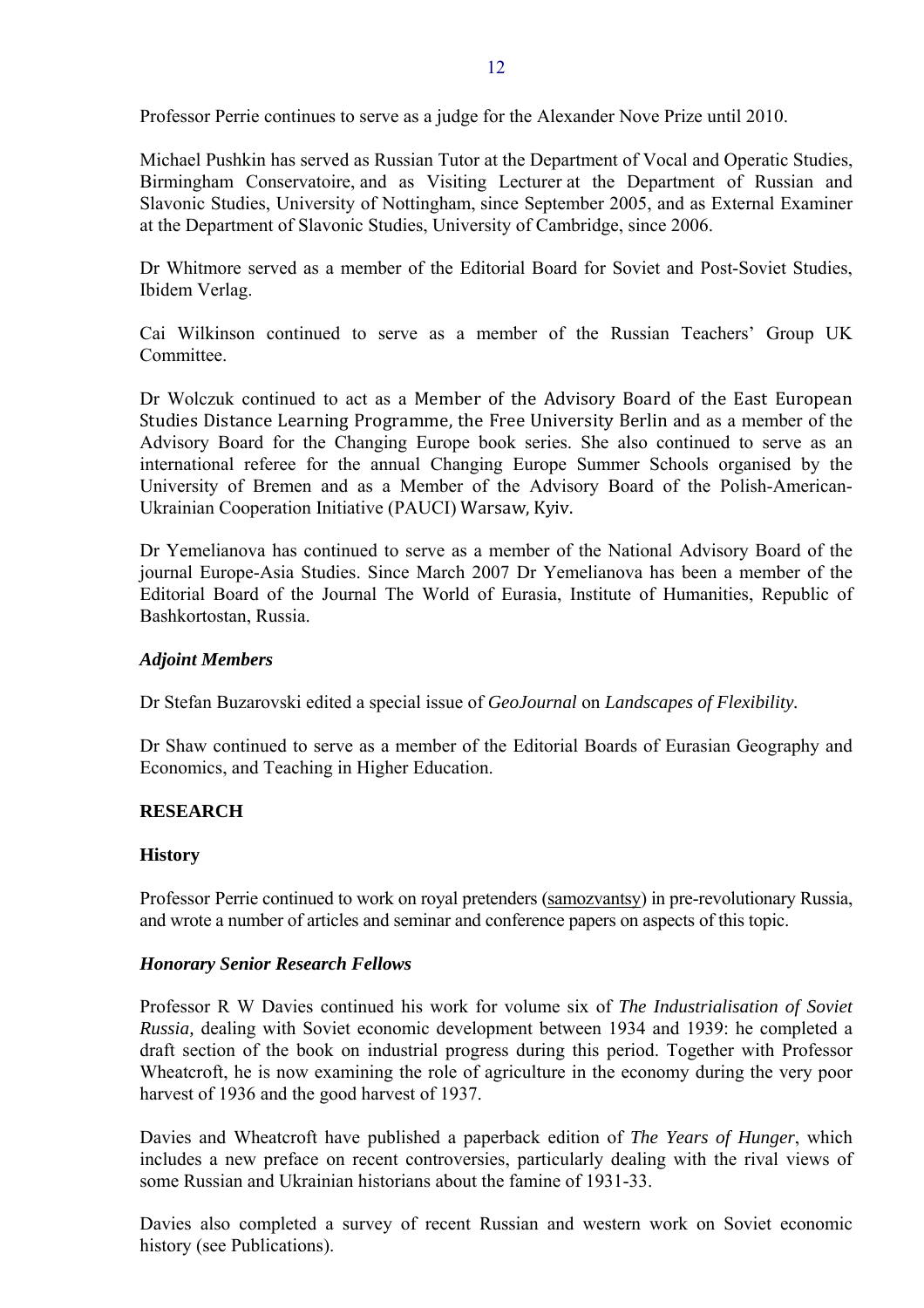<span id="page-12-0"></span>Linda Edmondson continued her work on Russian musical life in the 19th and early 20th centuries. She is focusing on the reception of western music in Russia, particularly that of Hector Berlioz. She is also investigating the ways in which Ivan Turgenev used musical references and his portrayal of musicians in his fiction. She has also returned to earlier research on women and gender in Russian history and culture.

### **Economics**

Dr Connolly has been serving as CEELBAS Research Fellow since March 2009. During this time he has worked on three main areas. First, he completed his PhD which was awarded in December 2009. Second, he has researched the effects of the ongoing global financialeconomic crisis and its effects on the post-socialist region. This has resulted in two publications. The first, with the Bank of Finland, highlighted the financial vulnerabilities of the economies of the region. The second, published in an on-line newsletter aimed at policy makers and journalists (Russian Analytical Digest) assessed the effects of the crisis on the financial stability of the Russian federation. The third area of research with which Richard is concerned relates to the development of high-technology and knowledge-based industries in Emerging Europe. During the past year, Richard has conducted an extensive literature review, constructed an extensive trade and production database, and has carried out a series of econometric tests on his data. This has laid the foundations for a number of publications over the course of 2010-11. These publications focus on issues of structural transformation in the Western Balkans, Russia and Emerging Europe more generally.

During the year Professor Cooper's research focused on the Russian economy, the impact on it of the global financial-economic crisis, and prospects for the diversification of the economy towards more knowledge-based development. Work continued on monitoring military economic developments and the state of Russia's R&D and innovation system.

Philip Hanson has worked mainly on the behaviour of the Russian economy during the global crisis and on post-crisis growth potential. Noting that the scale of economic decline in Russia was larger than in other large, emerging markets and in other oil exporters, he has advanced hypotheses to account for this, in which the poor business environment in Russia and the use of offshore holding companies by Russian firms operate on activity levels in a downturn through changes in inventory levels. He has also continued to work on outward foreign direct investment (OFDI) from Russia, and why it has held up better during the crisis than inward FDI.

### **Science, Technology and Industry**

Dr Averre continued his research into science, technology and industry in the USSR successor states under the terms of an externally-funded project, producing reports and advising government officials.

### **Politics and Security Studies**

Stephen Aris successfully completed his PhD thesis entitled 'The Shanghai Cooperation Organisation and security in Central Asia'.

Maya Atwal, postgraduate student, continues to make good progress with her thesis entitled 'Investigating the Democratic Effects of State-Sponsored Youth Participation in Russia: Nashi and the Young Guard of United Russia' and has managed to combine this with some undergraduate teaching at Aston, UCL and Birkbeck. She is expected to submit her thesis in 2010. In 2009 she presented at two conferences (see Elsewhere).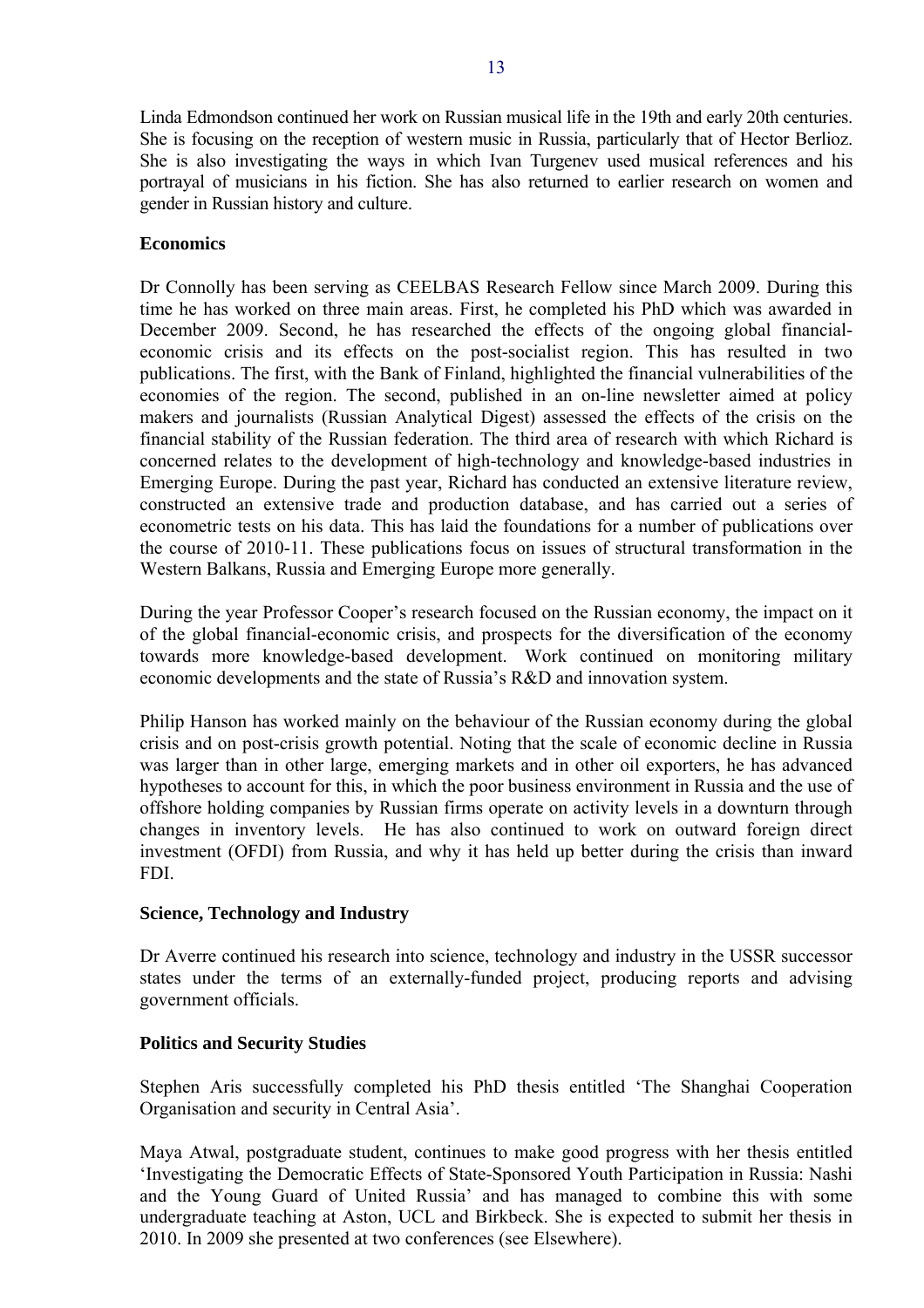Dr Averre continued his research into Russian foreign and security policy and arms control/non-proliferation issues, making numerous conference and seminar presentations on these topics and contributing written evidence to the House of Commons Foreign Affairs Committee inquiry into 'Global Security: Non-Proliferation'. He contributed to activities of the Centre for Studies in Security and Diplomacy at the University of Birmingham.

Sorin Denca made good progress on his PhD thesis entitled 'European Integration and Foreign Policy in Central and Eastern Europe' and is on target to complete at the end of the summer 2010.

Dr Haughton's research has followed four main themes. Firstly, he has continued to examine the intricacies and complexities of Czech and Slovak party politics. Secondly, along with a number of colleagues he examined the impact of EU membership on party politics in Central and Eastern Europe which has resulted in a special issue of the *Journal of Communist Studies and Transition Politics* which he edited and was published in December 2009 (to be reprinted as a book by Routledge in August 2010). Thirdly, with Kevin Deegan-Krause (Wayne State University) he is examining the use of populist appeals by parties in Central and Eastern Europe. Fourthly, he spent much of the 2008-9 academic year working on an ESRC-funded project, *Preference Formation in the New EU Member States: Slovenia, Slovakia and the Czech Republic,* which has already yielded publications in the *Journal of Common Market Studies* and *Europe-Asia Studies* with more in the pipeline.

In January 2009 Victoria Hudson commenced a CEELBAS funded PhD project on the topic of Russia's development of 'soft power' in its foreign policy. Good progress in researching this nascent topic has been made, and an initial fieldwork trip to Ukraine is being planned for the January 2009 elections there.

Dr Sean Roberts, postgraduate student, submitted his thesis in October and has since been teaching Soviet and Russian politics at the University of Leicester. Sean presented a paper on United Russia at the CREES annual conference.

Aglaya Snetkov, postgraduate student, is now well on the way to completing the first draft of the thesis. The thesis, entitled 'Russian official discourse on Chechnya', will be submitted in 2010.

Dr White's ESRC-funded two-year project, 'The future of political opposition in Russia's managed democracy', commenced in March 2009.The research will build on earlier work on the liberal opposition and will be of a comparative nature, drawing on literature relating to one party dominant regimes.

Dr Wilkinson completed her doctoral thesis, entitled 'Interpreting Security: Grounding the Copenhagen School in Kyrgyzstan' at the end of May and successfully defended it on July 14, 2009. In addition, she has contributed to two forthcoming book projects, writing chapters on international agency in Kyrgyzstan and the context-sensitive application of securitization to fieldwork-based studies.

During the period under report Dr Yemelianova completed her book "Radical Islam in the former Soviet Union", based on her finding within the Nuffield Foundation-funded project on Islamic radicalisation in the former USSR. The book was published in January 2010.

 In March 2009 Dr Yemelianova was awarded a grant of £4,990 from the CEELBAS (Centre for East European Language-Based Studies) and a grant of £2,391 from the ASSC-seed corn fund of the College of Social Sciences for organization of the international multi-disciplinary conference entitled 'The Caucasus and Central Asia: Theoretical, Cultural and Political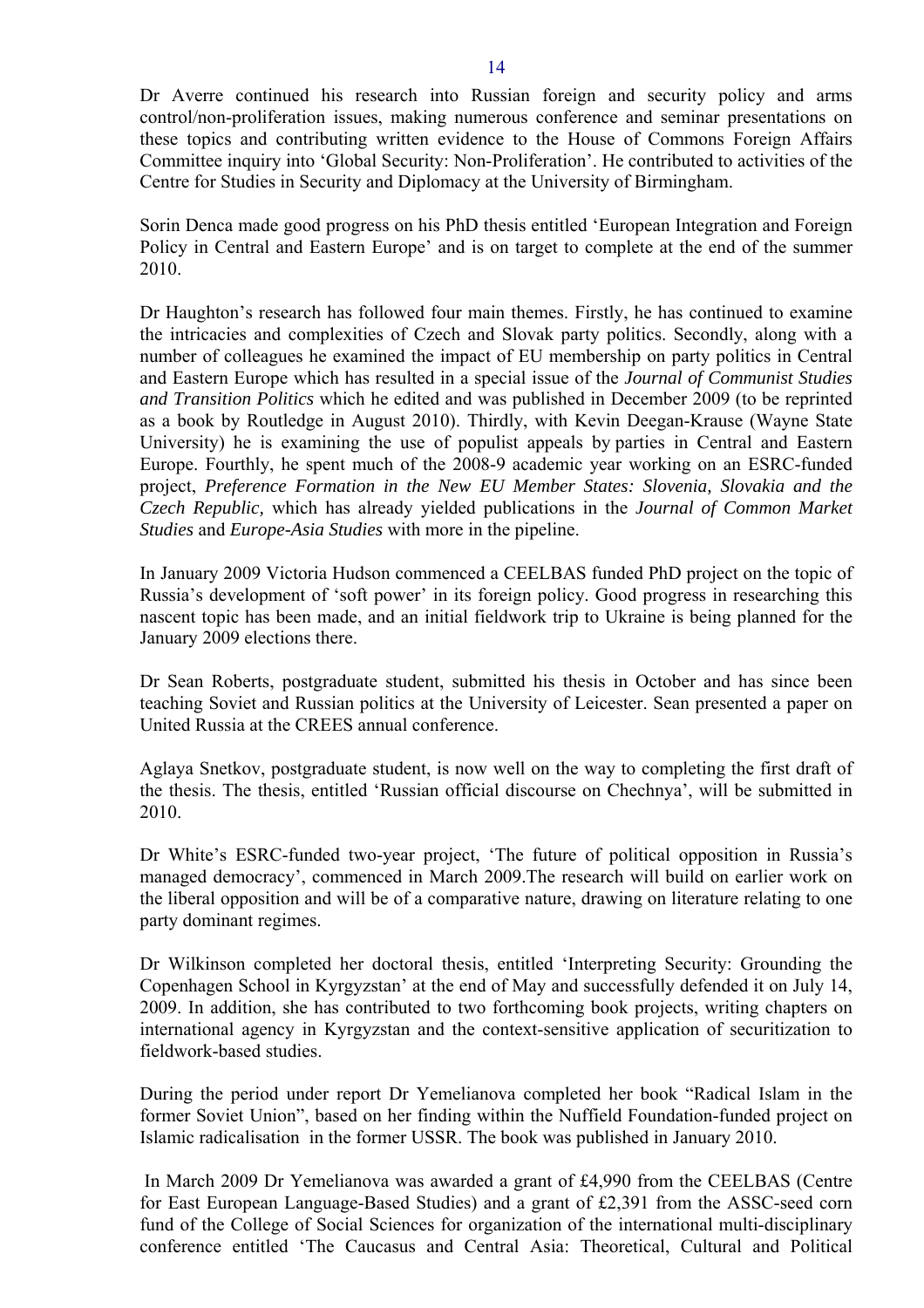<span id="page-14-0"></span>Challenges' at the University of Birmingham, 3-4 July 2009. The Conference, which attracted over 60 participants, was a founding conference for the University of Birmingham Research Group on the Caucasus and Central Asia. The conference contributed to advancing the Caucasus and Central Asia studies and to turning the University of Birmingham into a centre of expertise on the region.

In August and September 2009 Dr Yemelianova (principal applicant), together with Kazakh colleagues, worked on the British Council funding application for Strategic Partnership between the University of Birmingham and the Kazakh-British Technical University for the duration of three years, budget of £44, 956. The application was submitted on 8 October 2009. From September 2009 Dr Yemelianova, together with Dr Smith, introduced a new MSc Pathway on the Caucasus and Central Asia which includes modules on (1) The Caucasus, The History, Culture and Contemporary Politics, (2) Nationalism, Ethnicity and Religion in the post-Soviet Caucasus and Central Asia and (3) Central Asia: Islam, Nationalism and Globalisation.

### *Honorary Research Fellows*

In between maternity leaves, Dr Sarah Whitmore completed work on her ESRC project 'Parliamentary Oversight in Ukraine and Russia', submitting the project final report and writing an article on the Russian case 'Watchdogs or Showdogs? What was the point of parliamentary oversight in Putin's Russia', which was presented at the PSA Legislative Studies Group conference in June 2009.

#### **Sociology and Anthropology**

Kathryn Cassidy has been writing up her thesis on 'Region and Identity: A study of everyday discourse and practice in Bukovyna' and she has already produced drafts of several of her chapters. In addition she has won a Marie Curie 6 month fellowship which will allow her to carry out further fieldwork and to spend a number of months at University institutions in Romania.

Dr Deema Kaneff's research interests include (1) Migration of British citizens to Bulgaria; (2) Poverty and migration in Europe and (3) Marginal spaces and the global economy. This year research publication activities have been largely focussed on the submission of an edited volume on poverty and migration. To this end a contract with Anthem Press was won earlier this year and since then the editorial work surrounding this volume, including the writing of the Introduction to the volume, have been at the focus of publication activity. Delivery date is January 2010. Some progress has also been made on a journal paper and on a co-authored book. In addition preparations are well underway for the submission of two research grants (relating to topics number 1 and 3 above).

Larisa Kossyguina passed her viva on 1 July 2009 for her PhD thesis entitled 'The Russian Migration Regime and Migrants' Experiences: the Case of Non-Russian Nationals from Former Soviet-Republics'.

Michael Rasell has completed a draft of his PhD thesis entitled 'Disability, Well-Being and the Welfare State in Russia' and is presently redrafting parts in preparation for submitting his thesis in early 2010. In addition he won a fellowship at the Wissenschaftszentrum in Berlin and during this time he has also visited the Max Planck Institute for Social Anthropology, in Halle.

## **Geography**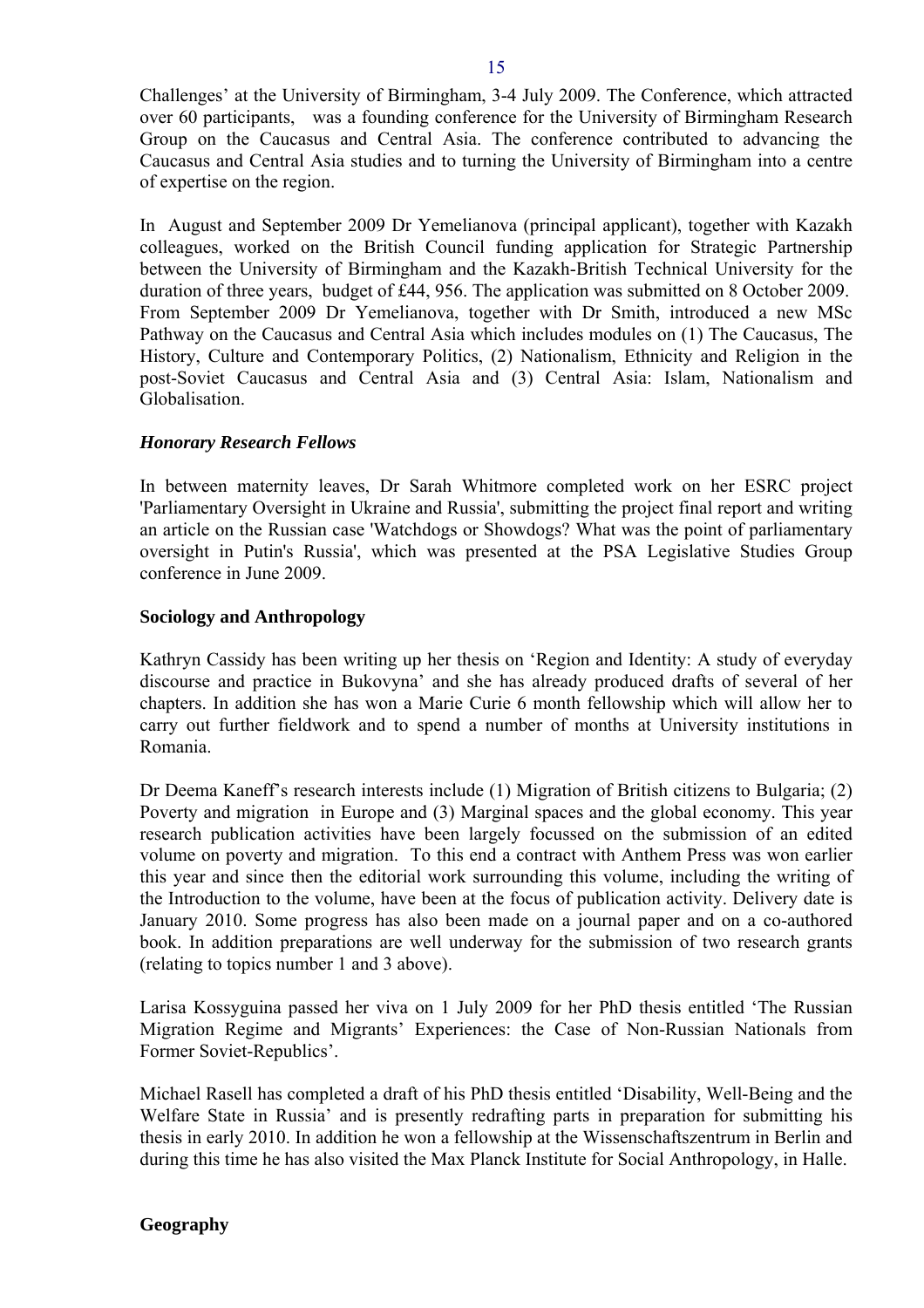### <span id="page-15-0"></span>*Adjoint Members*

Dr Stefan Bouzarovski's research interests revolve around the socio-economic, environmental and political aspects of energy production, transport and consumption (especially energy equity, security of supply and energy pipelines). He is also interested in post-socialist and postindustrial urban geography, as well as the spatial expression and representation of flows and networks. His work is focussed on Central, Eastern and Southern Europe. Most of his research activities over the past year have taken place under the auspices of the international project on 'Energy policy risks and spatial development in Central and Eastern Europe' which he coordinates. A number of articles coming out of the project have been accepted for publication in peer-reviewed geography, urban studies and energy journals. He is currently working on several co-authored papers on the geographies of energy and local public participation in Central Eastern Europe, as well as a research monograph on the changing nature of urban residential space in the region.

### **Russian Language, Literature and Music**

Mike Berry has continued the revision of the Basic Course of the Birmingham University Reading Course in Russian for Social Scientist. Work on Part II (Lessons 26-50) is nearing completion. This has involved providing some new texts on the post-soviet period including some on topics such as International Relations which were underrepresented in the previous edition. New exercises have been provided in many of the lessons.

Dr Jeremy Morris worked on chapters for edited books he was invited to contribute to by US and British Russian Studies colleagues (see publications list, one publication due 2010). These were on the topic of Popular Culture and the Media in Russia. During study leave in Semester 1 of 2008 he worked on his monograph, completing two chapters of what will eventually be the first study of the Russian writer Evgeny Popov. He also received three grants from CEELBAS to work on curriculum development for Russian post-grad teaching. These grants were for work with Cai Wilkinson and Mike Berry.

### **EXTERNAL GRANTS**

Arms Control and Economic Transition in the USSR Successor States, £65,000, UK Government, 1 April 2008 to 31 March 2009, Principal Investigator: Dr DL Averre

Funding for the organisation of a conference 'The Caucasus and Central Asia: Theoretical, Cultural and Political Challenges' at the University of Birmingham, £4,990, CEELBAS, July 2009, Principal Investigator: Dr Galina Yemelianova

Two One-day workshops on 'New Media and Society: Re-Imagining Politics and Social Practices in the Information Age. £5000, CEELBAS, March-May 2010, Principal Investigator: Dr Natalia Rulyova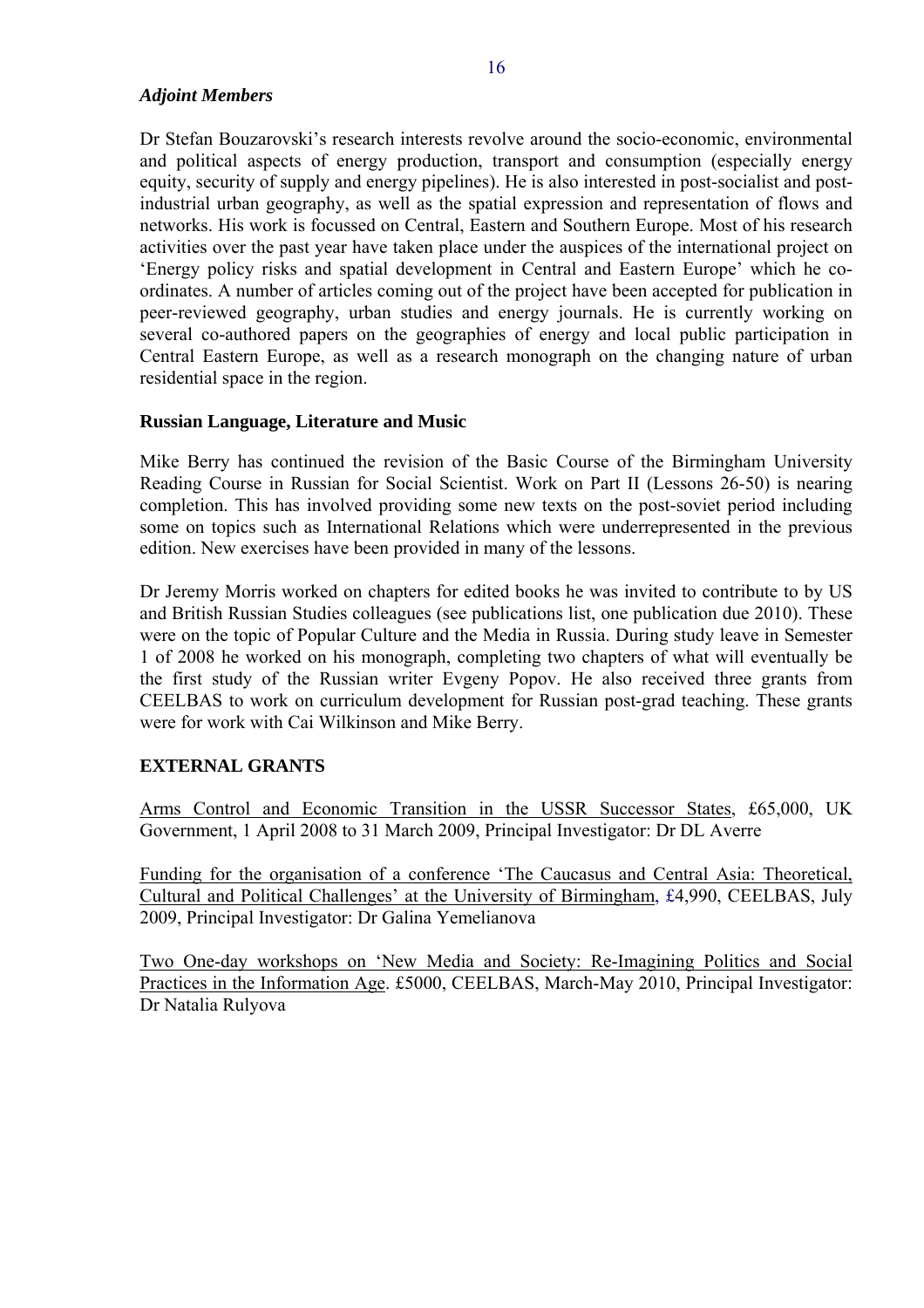### <span id="page-16-0"></span>**PUBLICATIONS**

# **Books and Articles published by Members, Associate Members and Honorary Research Staff of the Centre**

| M Atwal                       | 'Evaluating Nashi's Sustainability: Autonomy, Agency & Activism',<br><i>Europe-Asia Studies, vol 61, no 5, 2009, pp 743-58</i>                                                                                                                                      |
|-------------------------------|---------------------------------------------------------------------------------------------------------------------------------------------------------------------------------------------------------------------------------------------------------------------|
| DL Averre                     | 'Russian Foreign Policy and the Global Political Environment',<br>Problems of Post-Communism, 55, 5, September-October 2008, pp 28-<br>39                                                                                                                           |
| DL Averre                     | 'From Pristina to Tskhinvali: The legacy of Operation Allied Force in<br>Russia's relations with the West', <i>International Affairs</i> , 85, 3, 2009, pp<br>575-91                                                                                                |
| MJ Bradshaw                   | 'Globalization, Regional Change and the Territorial Cohesion of the<br>Russian Federation', in Blum, D, ed, Russia and Globalization: Identity,<br>Security and Society in an Era of Change,.: The John Hopkins University<br>Press: Washington DC, 2008, pp 79-110 |
| MJ Bradshaw (with<br>P Stern) | 'Russian and Central Asian Gas Supply for Asia' in Stern, P, ed, Natural<br>Gas in Asia 2 <sup>nd</sup> edition, Oxford University Press: Oxford, 2008, pp 220-78                                                                                                   |
| MJ Bradshaw                   | 'The Geography of Russia's New Political Economy', New Political<br><i>Economy</i> , vol 13, no 2, 2008, pp 193-201                                                                                                                                                 |
| MJ Bradshaw                   | 'No Smoke without Fire: the Conflict over the Sakhalin-2 Oil and Gas<br>Project' (in German), Osteuropa, vol 58, no 4-5, 2008, pp 131-50                                                                                                                            |
| MJ Bradshaw                   | 'The Sakhalin Saga: Energy, Politics and the Environment', Soundings: A<br>Journal of Politics and Culture, Issue 40, 2008, pp 56-68                                                                                                                                |
| MJ Bradshaw                   | 'Russian companies take charge as Sakhalin work proceeds', Alaska<br>Journal of Commerce, 05/10/08. Available at:<br>http://alaskajournal.com/stories/100508/oil 20081005004.shtml                                                                                  |
| MJ Bradshaw                   | On the Contribution of David M Hooson to Geographical Research on the<br>Soviet Union and Russia', Geopolitics, vol 14, no 1, 2009, pp 176-81                                                                                                                       |
| MJ Bradshaw                   | 'The Kremlin, National Champions and International Oil Companies: The<br>Political Economy of the Russian Oil and Gas Industry, Geopolitics of<br><i>Energy</i> , vol 31, no 5, 2009, pp 2-14                                                                       |
| MJ Bradshaw                   | The Changing Political Economy of Foreign Investment in the Russian<br>Oil and Gas Industry,' Northeast Asia Energy Focus, vol 6, no 3, 2009,<br>pp 10-7                                                                                                            |
| MJ Bradshaw                   | 'The Geopolitics of Global Energy Security', Geography Compass, no 3,<br>$2009$ , pp $1-18$                                                                                                                                                                         |
| MJ Bradshaw                   | 'Editorial: The Sakhalin Saga', <i>Energy Current</i> , 28 January 2009.<br>Available at: www.energycurrent.com/index.php?id=15571.                                                                                                                                 |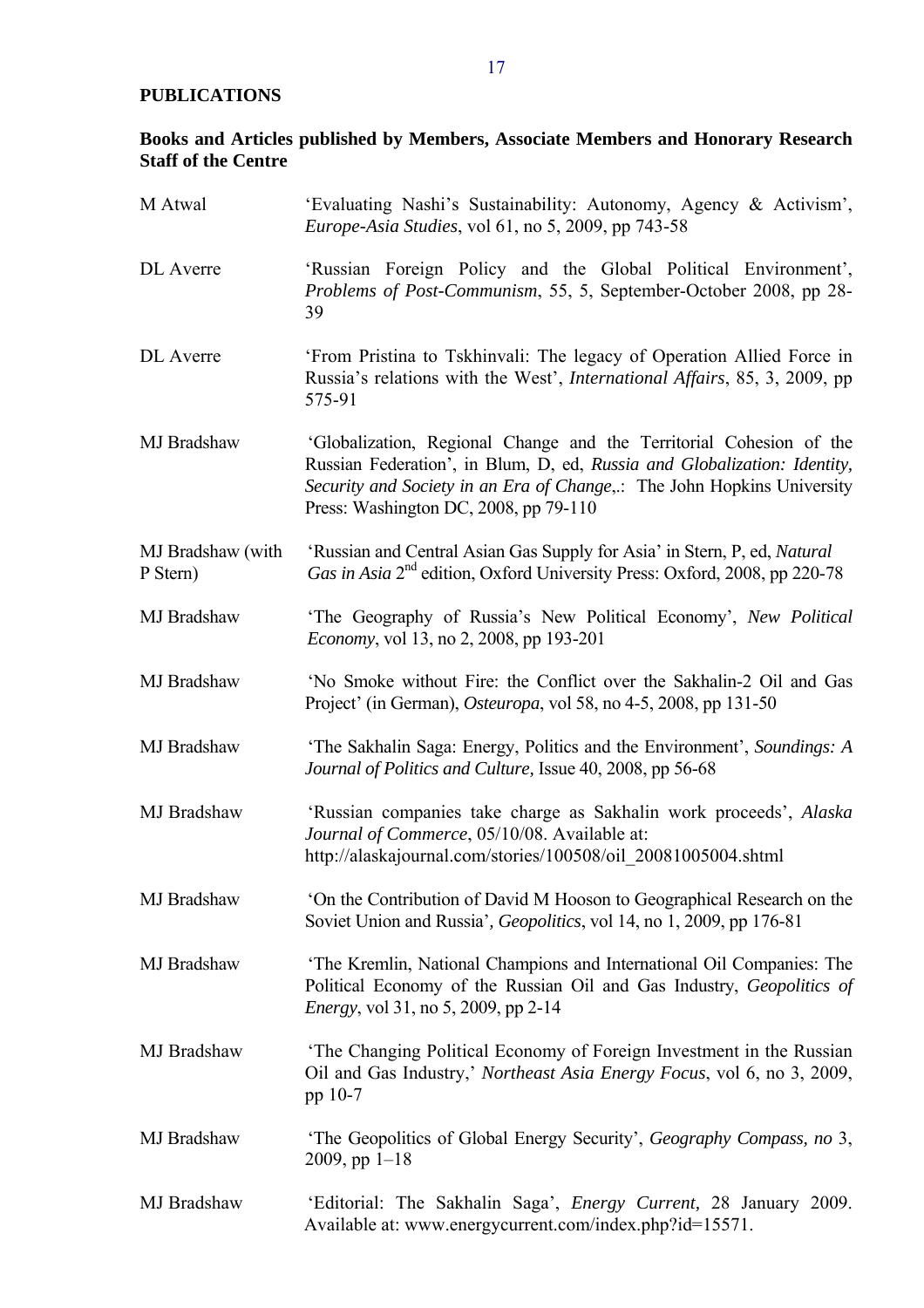| S Buzar                           | 'Energy, Environment and International Financial Institutions: the<br>EBRD's Activities in the Western Balkans', Geografiska Annaler B, vol<br>90, no 4, 2008, pp 409-31                                                                                                                         |
|-----------------------------------|--------------------------------------------------------------------------------------------------------------------------------------------------------------------------------------------------------------------------------------------------------------------------------------------------|
| S Bouzarovski                     | 'Building Events in Inner-City Gdańsk, Poland: Exploring the Socio-<br>Spatial Construction of Agency in Built Form', Environment and<br>Planning D: Society and Space, vol 27, no 5, 2009 pp 840-58                                                                                             |
| R Connolly                        | Structure of Russian Industrial Exports in Comparative<br>'The<br>Perspective', Eurasian Geography and Economics, vol 49, no 5, 2008,                                                                                                                                                            |
| R Connolly                        | pp 586-603<br>'Financial Vulnerabilities in Emerging Europe: An Overview', Bank of<br>Finland Online Research, No 3 (2009)<br>http://www.bof.fi/NR/rdonlyres/BA4C9028-D69D-45CB-ABF1-<br>140ECB129E4C/0/bon0309.pdf                                                                              |
| JM Cooper (with<br>P Hanson)      | House of Lords, European Union Committee, 14 <sup>th</sup> Report of Session<br>2007-08, The European Union and Russia. Report with Evidence, The<br>Stationery Office, London, 2008, Minutes of Evidence, pp 15-30                                                                              |
| <b>JM</b> Cooper                  | 'No Safe Haven', <i>The World Today</i> , November 2008, pp 10-2                                                                                                                                                                                                                                 |
| <b>JM</b> Cooper                  | 'Military Expenditure in the Russian Federation, 2007-2009: A Research<br>Note', published on website of Stockholm International Peace Research<br>Institute, July 2009,<br>http://www.sipri.org/research/armaments/milex/publications/unpubl_milex/<br>Cooper 2009                              |
| <b>JM</b> Cooper                  | "V Rossii po-prezhnemu net effektivnoi natsional'noi innovatsionnoi<br>sistemy", Nezavismaya Gazete, Nauka supplement, 14 January 2009<br>(http://www.ng.ru/science/2009-01-14/11 innovation.html)                                                                                               |
| <b>JM</b> Cooper                  | 'Russia's Trade Relations Within the Commonwealth of Independent<br>States' in Wilson Rowe, E and Torjesen, S, eds, The Multilateral<br>Dimension in Russian Foreign Policy, Routledge, London and New<br>York, 2009, pp 163-80                                                                  |
| RW Davies (with<br>SG Wheatcroft) | The Years of Hunger: Soviet Agriculture, 1931-1933, revised paperback<br>edition with new preface, Palgrave/Macmillan: Basingstoke and New<br>York, 2009                                                                                                                                         |
| <b>RW</b> Davies                  | 'Grain, Class and Politics During NEP: The Politburo Meeting of<br>December 10, 1925' in Gregory, P, ed, The Lost Politburo Transcripts:<br>From Collective Rule to Stalin's Dictatorship, Yale University Press:<br>Newhaven and London, 2009, pp 181-98                                        |
| LH Edmondson                      | 'La Damnation de Faust' in Russia, Berlioz Society Bulletin, no 180,<br>2009, pp 3-14                                                                                                                                                                                                            |
| LH Edmondson                      | 'Gender, mif i natsiya v Evrope: obraz matushki-Rossii v evropeiskom<br>kontekste', in Cheauré, E, Heyder, C, Zvereva, G, Pol, Gender,<br>Kul'tura/Sex, Gender, Kultur, Albert-Ludwigs Universität Freiburg/<br>Rossiiskii gosudarstvennyi gumanitarskii universitet: Moscow, 2009, pp<br>411-37 |

18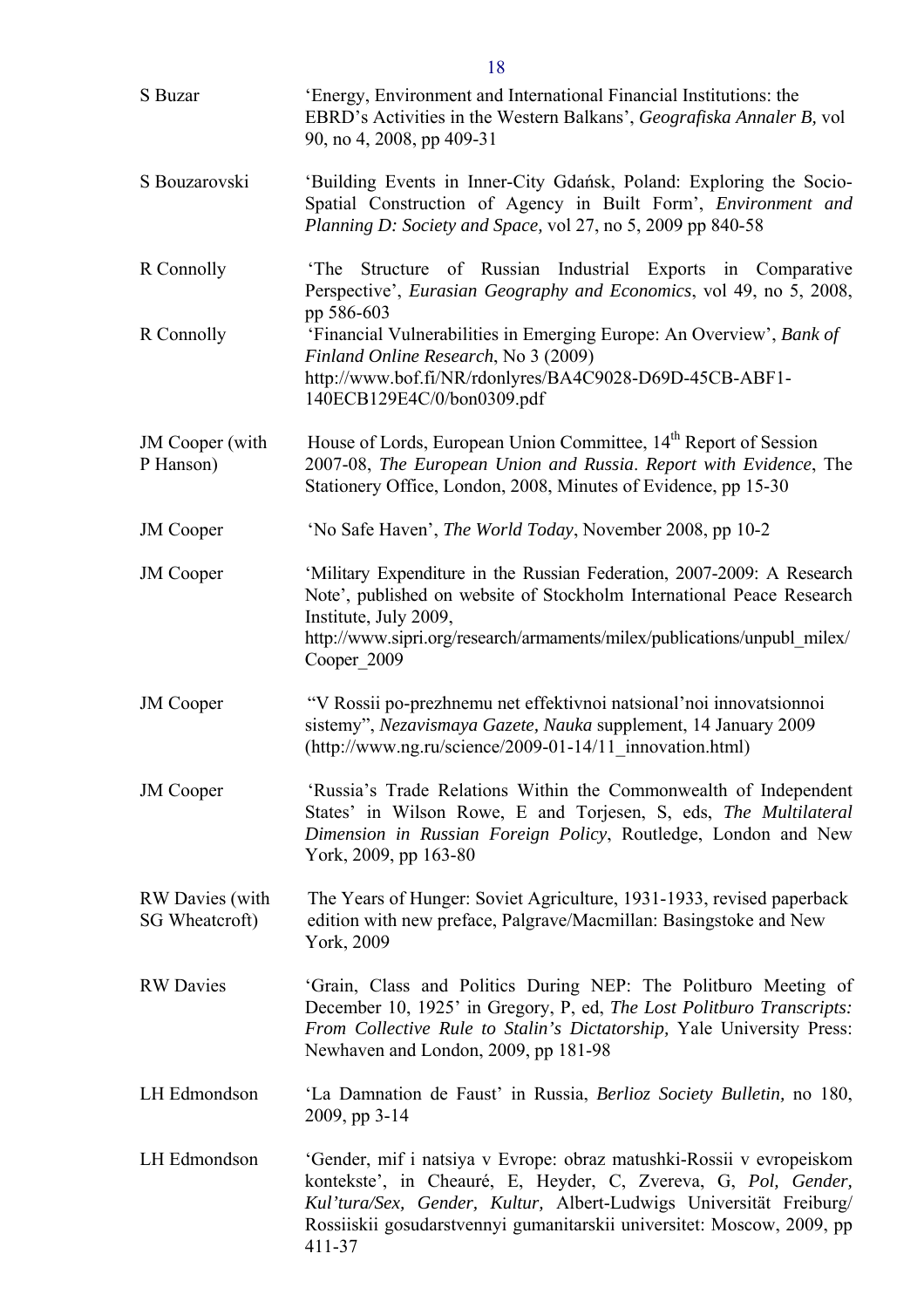| P Hanson                              | 'Recent Russian State Intervention' in Almqvist, K and Linklater, A,<br>eds, On Russia. Perspectives from the Engelsberg Seminar 2008, Axel<br>and Margaret Ax:son Johnson Foundation: Stockholm, 2009, pp 149-65                                             |
|---------------------------------------|---------------------------------------------------------------------------------------------------------------------------------------------------------------------------------------------------------------------------------------------------------------|
| P Hanson                              | 'The Resistible Rise of State Control in the Russian Oil Industry',<br>Eurasian Geography and Economics, vol 50, no 1, 2009, pp 14-27                                                                                                                         |
| P Hanson                              | 'Russia: Economic Performance and Prospects', Quaderni di Relazioni<br>Internazionale, Mach 2009, pp 53-68                                                                                                                                                    |
| P Hanson                              | 'Russia's Crisis Budget', <i>Baltic Rim Economies</i> , June 2009, pp 33-4                                                                                                                                                                                    |
| P Hanson                              | 'Russia and the Crisis', <i>East-West Review</i> , vol 8, no 2, 2009, pp 18-21                                                                                                                                                                                |
| P Hanson                              | 'Is There Rule of Law in Russia: The Case of Corporate Raiding;<br>Opening Remarks; Appendix: Property Rights in Russia', in Biggs-<br>Davison, L, ed, The Rule of Law in the Market Economy: Two Aims of<br>Transition: CRCE: London, 2009, pp 102-06; 115-9 |
| P Hanson                              | The Economic Development of Russia: Between State Control and<br>Liberalization, ISPI Working Paper No 28, Istituto per gli Studi di<br>Politica Internazionale: Milan, 2009, 35 pp                                                                           |
| P Hanson                              | 'La trasformazione economica della Russia post-communista: istituzioni,<br>politiche e politica', in Gualtieri, R, Rhi-Sausi, JL, eds, L'Europa e la<br>Russia a vent'anni dall'89, Istituto Gramsci: Bologna, 2009, pp 49-79                                 |
| P Hanson                              | 'The Sustainability of Russian Energy Power: Implications for the<br>Russian Economy', in Perovic, J, Orttung, RW, Wenger, A, eds, Russian<br>Energy Power and Foreign Relations, 2009, pp 23-51                                                              |
| TJ Haughton                           | 'Parties, Patronage and the Post-Communist State', Comparative<br><i>European Politics</i> , vol 6, no 4, 2008, pp 486-500                                                                                                                                    |
| TJ Haughton and<br>N Copsey, eds      | JCMS Annual Review of the European Union in 2008, Wiley-Blackwell,<br>vol 47, 2009, 294 pp                                                                                                                                                                    |
| TJ Haughton and<br>N Copsey           | The Choices for Europe: National Preferences in New and Old Member<br>States, JCMS Journal of Common Market studies, vol 47, no, 2009, pp<br>263-86                                                                                                           |
| TJ Haughton (with<br>K Deegan-Krause) | Toward a more useful Conceptualization of Populism: Types and<br>Degrees of Populist appeals in the Case of Slovakia, Politics and Policy,<br>vol 37, no 4, 2009, pp 821-41                                                                                   |
| TJ Haughton (with<br>N Copsey)        | 'The Gathering Storm: A Drama in Two Acts', Journal of Common<br>Market Studies, vol 47, 2009, pp 1-5                                                                                                                                                         |
| D Kaneff                              | Property and Transnational Neoliberalism: the case of British migration<br>to Bulgaria', in Eade, J and Valkanova, Y, eds, Accession and<br>Migration. Changing Policy, Society and Culture in an Enlarged<br><i>Europe</i> , Ashgate: Surrey, 2009, pp 59-74 |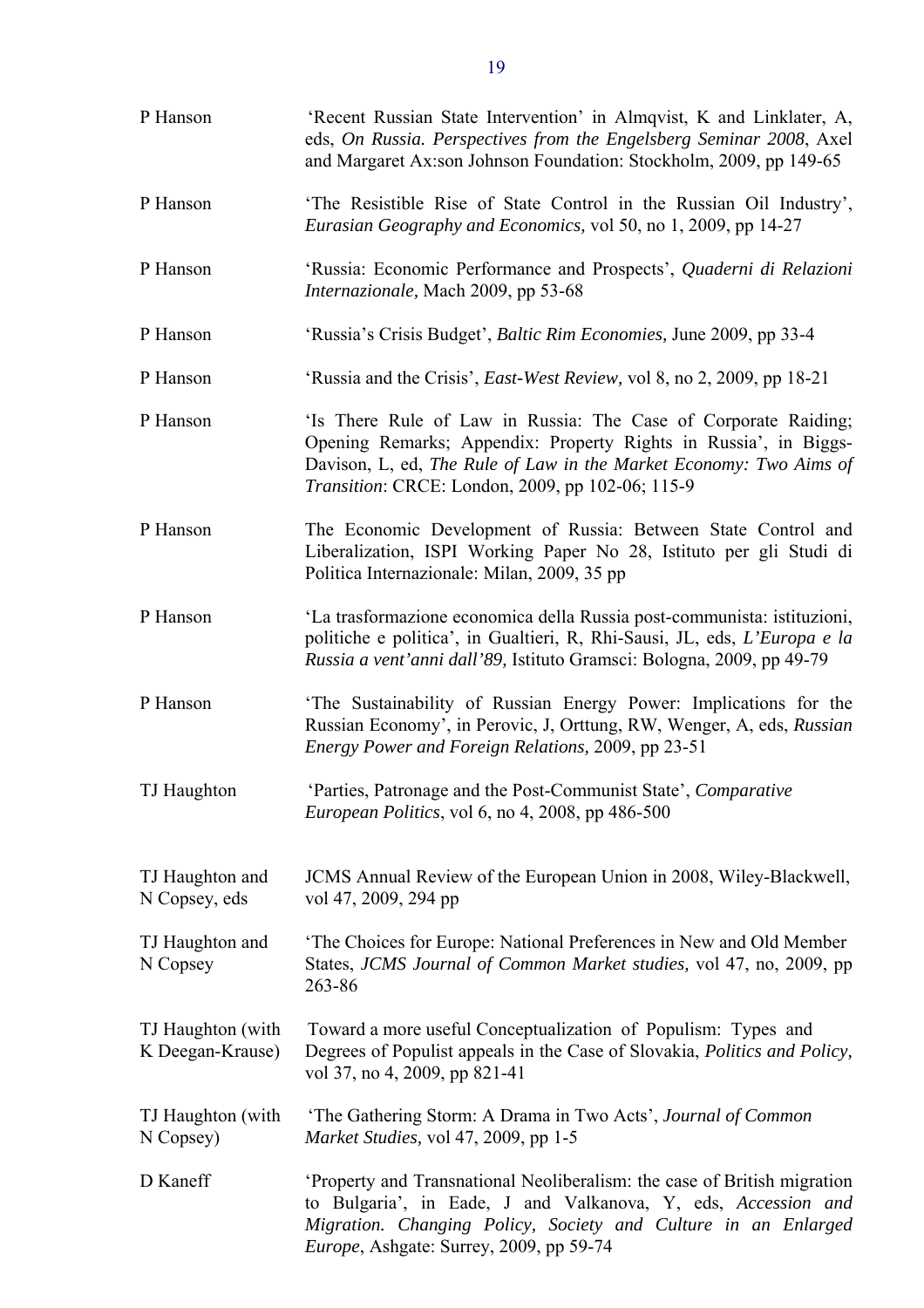| <b>JB</b> Morris                           | 'Nation Branding and Russia: Prospects and Pitfalls', Russian Journal of<br>Communication, vol 1, no 2, 2008, pp 208-211                                                                                                                                                                                                                                                                                                                                         |
|--------------------------------------------|------------------------------------------------------------------------------------------------------------------------------------------------------------------------------------------------------------------------------------------------------------------------------------------------------------------------------------------------------------------------------------------------------------------------------------------------------------------|
| <b>JB</b> Morris                           | 'Drinking to the Nation: Russian Television Advertising and Cultural<br>Differentiation', in Beumers, B, Hutchings, S and Rulyova, N, eds,<br>Globalisation, Freedom and the Media after Communism, 2009, pp 141-<br>58                                                                                                                                                                                                                                          |
| I Opdahl                                   | 'Georgia og Russland. Et vanskelig naboskap' [Georgia and Russia.<br>Difficult neighbourly relations], The Norwegian Institute for Defence<br>Studies, Oslo, 2008, pp 80                                                                                                                                                                                                                                                                                         |
| <b>MP</b> Perrie                           | The Agrarian Policy of the Russian Socialist-Revolutionary Party; from<br>its Origins through the Revolution of 1905-1907. Paperback reprint [of<br>1976 hardback], Cambridge University Press, 2008. xii + 216 pp                                                                                                                                                                                                                                               |
| MP Perrie                                  | 'Fugitive Tsars and Zaporozhian Cossacks: The Development of a<br>Seventeenth-Century Stereotype', in Rus' Writ Large: Languages,<br>Histories, Cultures. Essays Presented in Honor of Michael S. Flier on<br>His Sixty-Fifth Birthday, edited by Goldblatt, H and Shields Kollmann,<br>N, Cambridge, Massachusetts: Ukrainian Research Institute, Harvard<br>University (Harvard Ukrainian Studies, vol 28, nos 1-4, 2006 [published<br>Sept. 2009]), pp 581-90 |
| MP Perrie                                  | The Cult of Ivan the Terrible in Stalin's Russia. Japanese translation (by<br>Takeo Kuryuzawa) [of 2001 English edition] with new Preface by the<br>author, Yokohama: Seibunsha, 2009. xi + 422 pp                                                                                                                                                                                                                                                               |
| MP Perrie                                  | 'The Baltic Lands as Russian Patrimony. The Uses and Abuses of<br>History in the USSR under Stalin', in Sooman, I and Donecker, S, eds,<br>The "Baltic Frontier" Revisited. Power Structures and Cross-Cultural<br>Interactions in the Baltic Sea Region, Vienna, 2009, pp 135-52                                                                                                                                                                                |
| <b>MP</b> Perrie                           | [Morin Perri], 'Bogdan Khmel'nitskii i vopros o vydache moskovskomu<br>praviteľstvu samozvantsa Timofeya Ankudinova (1650 g) [Bohdan]<br>Khmel'nitskii and the issue of the extradition to the Muscovite<br>government of the pretender Timofei Ankudinov in 1650]', in Ukraina<br>Lithuanica: studii z istorii Velikogo knyazivstva Litovs' kogo, TI, Kyiv:<br>Institut Istorii Ukraini NAN Ukraini, 2009, pp 97-105                                            |
| <b>B</b> Rechel                            | Minority Rights in Central and Eastern Europe, Routledge (London and<br>New York) 2009                                                                                                                                                                                                                                                                                                                                                                           |
| <b>EA</b> Rees                             | Introduction: The Sovietization of Eastern and Central Europe, in The<br>Sovietization of Eastern Europe: New Perspectives on the Postwar<br>Period, Apor B, Apor P, Rees EA, eds, New Academia: Washington DC,<br>2008, pp 1-27                                                                                                                                                                                                                                 |
| EA Rees (with B<br>Apor and P Apor)<br>eds | The Sovietization of Eastern Europe: New Perspectives on the Postwar<br>Period, Washington DC, New Academia, 2008                                                                                                                                                                                                                                                                                                                                                |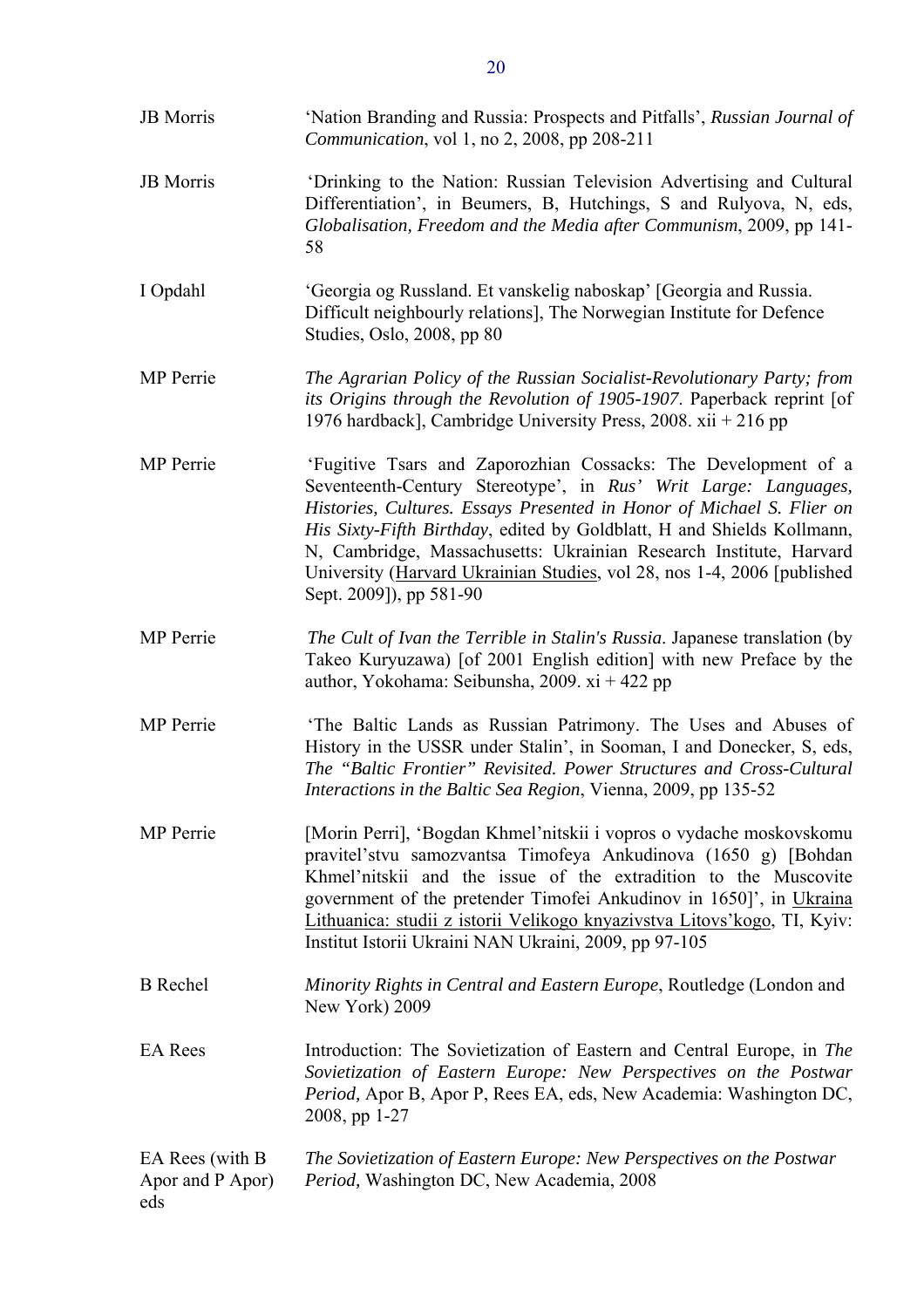<span id="page-20-0"></span>EC Richardson Richardson, E. "Moldova: Using Social Health Insurance to Reduce Outof-Pocket Payments and Improve Equity", *Eurohealth*, vol 14, no 3, 2008, pp 34-5 EC Richardson (with Atun, R, Richardson E, Shishkin, S, Kacevicius, G, Ciocanu, M, Sava, S Ander) eds V. 'Moldova: Health System Review', *Health Systems in Transition*, vol 10, no 6, 2008, pp 1-138 EC Richardson Rusovich, V.; Richardson, E. 'Belarus: Developments in Primary Care', *Eurohealth*, vol 15, no 2, 2009, pp 15-6 EC Richardson (with Richardson, E.; Boerma, W.; Malakhova, I.; Rusovich, V.; Fomenko, A, S Anker) eds 'Belarus: Health System Review', *Health Systems in Transition*, vol 10, no 6, 2009, pp 1-118 EC Richardson 'HIV/AIDS: A Highly stigmatized long term condition' in Earle, S and Denny, E, eds, *The Sociology of Long Term Conditions,* Palgrave Macmillan: Basingstoke & New York, 2009 JR Smith (with Soviet State and Society under Nikita Khrushchev (London: Routledge, M Ilič, eds) 2009) K Wolczuk Implementation without Coordination: The Impact of EU Conditionality on Ukraine under the European Neighbourhood Policy, *Europe-Asia Studies,*  vol 61, no 2, 2009, pp 187-211 K Wolczuk (L). 2008. *A Dislocated and Mistranslated EU-Ukraine Summit,* EU-ISS Opinion, pp 1-3 available at [http://www.iss.europa.eu/nc/actualites/actualite/browse/11/article/a](http://www.iss.europa.eu/nc/actualites/actualite/browse/11/article/a-dislocated-and-mistranslated-eu-ukraine-summit/)[dislocated-and-mistranslated-eu-ukraine-summit/](http://www.iss.europa.eu/nc/actualites/actualite/browse/11/article/a-dislocated-and-mistranslated-eu-ukraine-summit/) G Yemelianova (with 'When the West Meets the East: Exploring Ethnic Diversity in Eastern Wolczuk, K) Europe,' *Nationalities Papers,* vol.36 (2), 2008, pp 177- 95 G Yemelianova, ed *Radical Islam in the former Soviet Union*, Routledge, 2009, 305 pp G Yemelianova 'Islamic Radicalisation: A Post-Soviet, or Global Phenomenon?', in Yemelianova, G ed, *Radical Islam in the Former Soviet Union,* Routledge, 2009, pp 11-30 G Yemelianova (with 'Islam and Ethno-Nationalism in the North-Western Caucasus', in Sagramoso, D) Yemelianova, G, ed, *Radical Islam in the Former Soviet Union,* Routledge, 2009, pp 112-45 G Yemelianova (with 'Islam and Islamism in the Ferghana Valley', in Yemelianova, G ed, Salmorbekova, Z) *Radical Islam in the Former Soviet Union,* 2009, Routledge, pp 211- 43

### **Birmingham Slavonic Monographs**

*There were no new publications this year.* 

21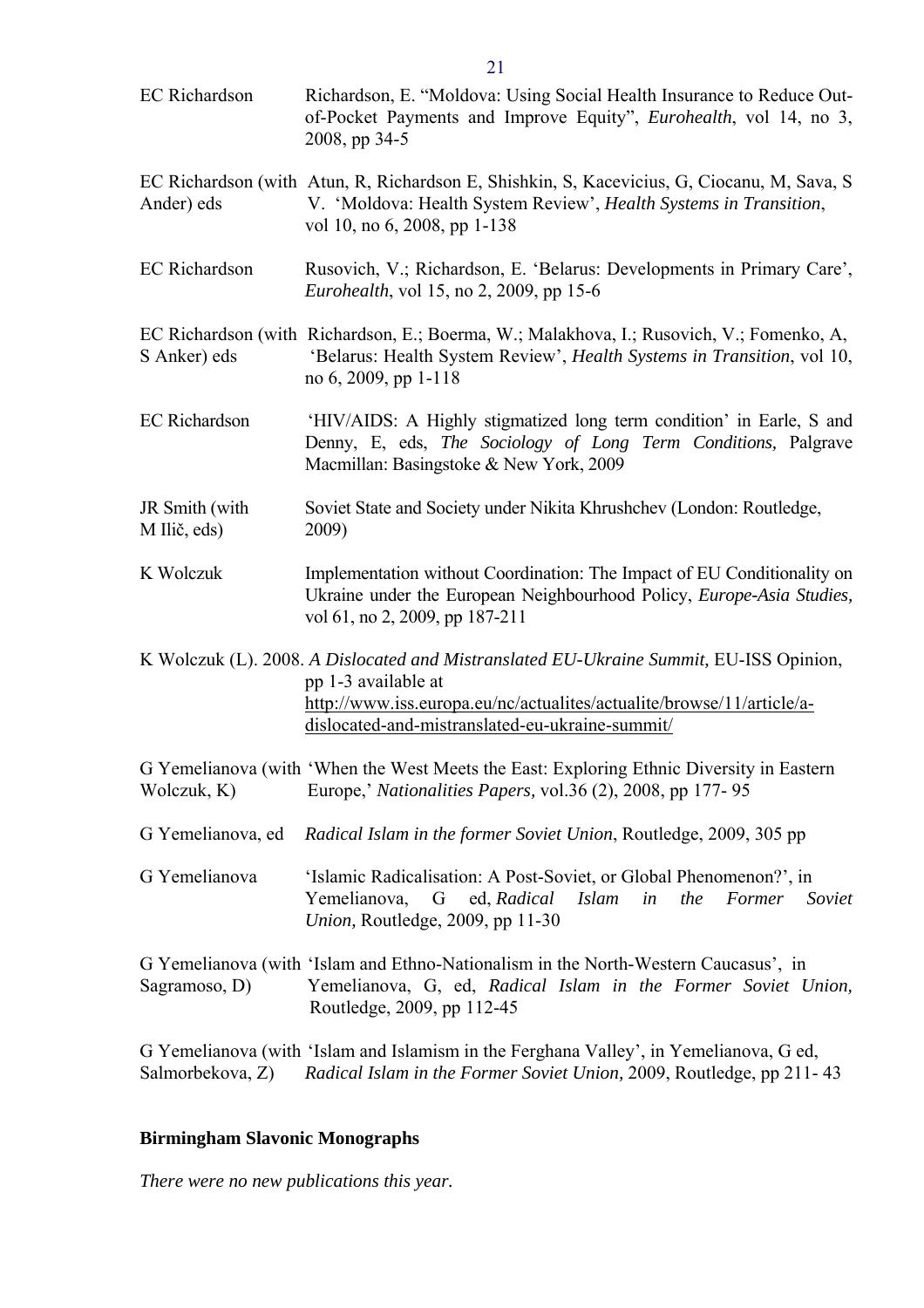# <span id="page-21-0"></span>**THESES AND DISSERTATIONS Completed**

| S Aris           | The Shanghai Cooperation Organisation and security in Central Asia<br>(PhD; supervisor DL Averre)                                                                                    |
|------------------|--------------------------------------------------------------------------------------------------------------------------------------------------------------------------------------|
| R Connolly       | Economic Structure and Political Outcomes in Post-Communist Europe<br>(PhD; supervisors TJ Haughton and JM Cooper)                                                                   |
| R Hornsby        | Protest and Dissent in the Khrushchev Era, From the Secret Speech to<br>Sinyavsky and Daniel' (PhD; co-supervisors JR Smith, M Ilič and A<br>Titov)                                  |
| L Kossyguina     | 'The Russian Migration Regime and Migrants' Experiences: the Case of<br>Non-Russian Nationals from Former Soviet-Republics' (PhD; co-<br>supervisors HA Pilkington and D Kaneff)     |
| <b>S</b> Roberts | 'Dominant Power Politics and 'Virtual' Party Hegemony: The role of<br>United Russia in the Putin Period' (PhD; supervisor DJ White)                                                  |
| L Scarpitta      | 'The Impact of the EU's Accession Conditionality on the Framing of<br>Justice and Home Affairs Policies in Post-Communist Romania' (PhD;<br>co-supervisors TJ Haughton and SO Green) |
| M Skrybant       | 'The Relationship between Workers and Intellectuals in Poland 1976-<br>1982/3' (PhD; Co-supervisors Jeremy Smith and TJ Haughton)                                                    |
| C Wilkinson      | "Interpreting Security: Grounding the<br>Copenhagen School<br>in<br>Kyrgyzstan' (PhD; supervisor DL Averre)                                                                          |
| M Yasuda         | 'Russia's WTO Accession and the Impact on Regional Economies'<br>(PhD; supervisor JM Cooper)                                                                                         |
|                  |                                                                                                                                                                                      |

# **In Preparation**

| J Andy        | The Role of the Military in Soviet Politics, 1953-1964' (PhD; co-<br>supervisors JR Smith and M Ilič)                                                       |
|---------------|-------------------------------------------------------------------------------------------------------------------------------------------------------------|
| M Atwal       | 'Investigating the Democratic Effects of State-Sponsored in Russia:<br>Nashi and the Young Guard of United Russia; (PhD; supervisor DJ<br>White)            |
| O Barbullushi | 'Under the Gaze of Europe: Albanian Foreign Policy in the Post-<br>Communist Era' (PhD; co-supervisors TJ Haughton, K Wolczuk)                              |
| K Cassidy     | 'Understanding Post-Socialist Bukovyna: Economic Survival tactics in the<br>Ukrainian-Romanian Borderlands' (PhD; co-supervisors D Kaneff and K<br>Wolczuk) |
| S Denca       | 'European Integration and Foreign Policy in Central and Eastern<br>Europe'(PhD; co-supervisors DL Averre and N Copsey)                                      |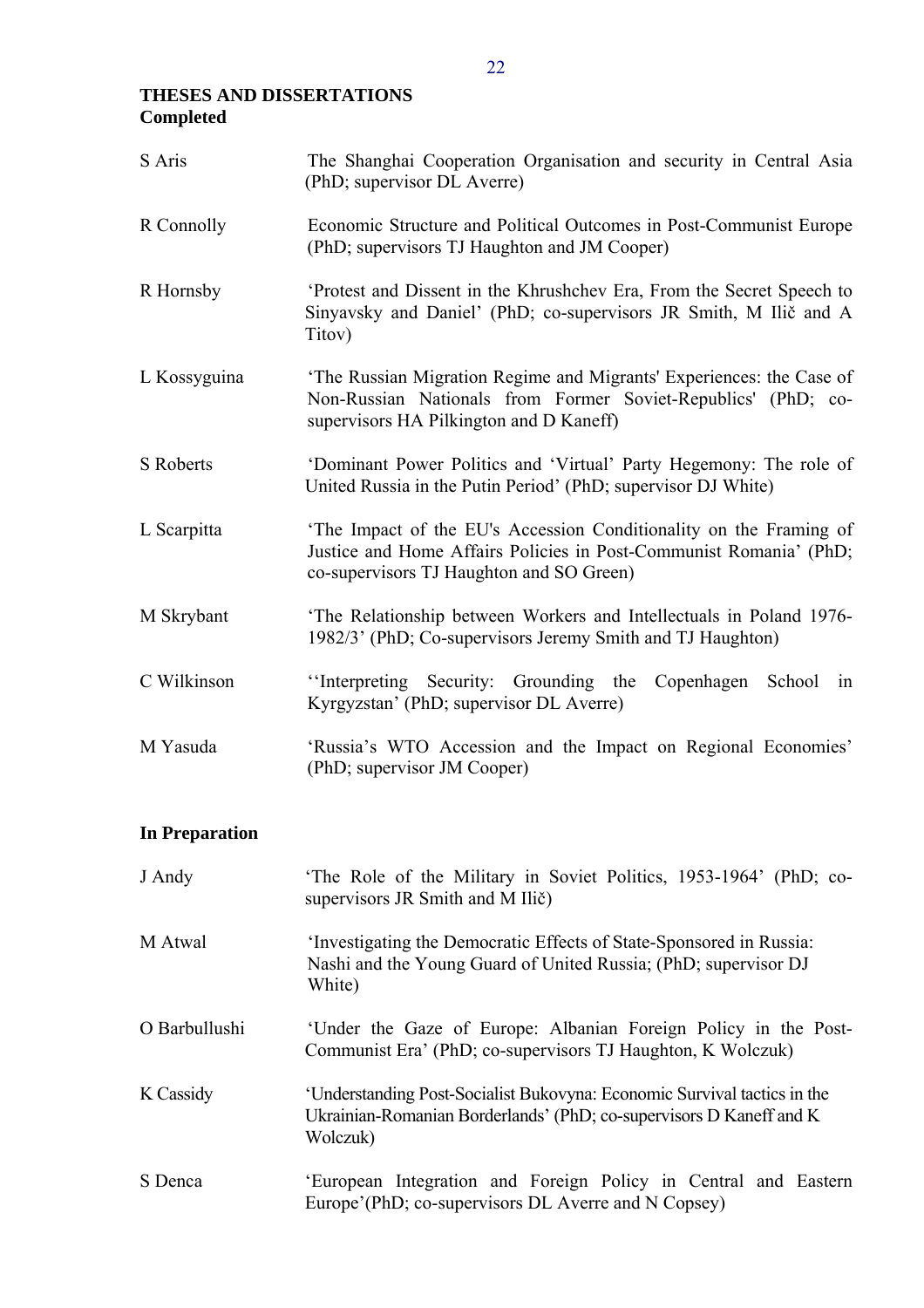<span id="page-22-0"></span>

| A Duda        | 'When "It's time" to say "enough!" Youth Activism before and during<br>the Rose and Orange Revolutions in Georgia and Ukraine (PhD; co-<br>supervisors K Wolczuk and DJ White)                              |
|---------------|-------------------------------------------------------------------------------------------------------------------------------------------------------------------------------------------------------------|
| M Frear       | 'Political Change in Independent Belarus' (PhD; co-supervisors K)<br>Wolczuk and DJ White)                                                                                                                  |
| T Gladkikh    | 'Erosion of National Identity? The Role of the International Business<br>Environment in Shaping the National Identities of Russian and British<br>Business People' (PhD; supervisor JM Cooper)              |
| E Gyulazyan   | 'Caucasian Diplomacy: its Essence, Implications and Interrelation with<br>Security in Europe' (PhD; co-supervisors DL Averre and JR Smith)                                                                  |
| K Hoffman     | 'Capabilities of Regional integration in the Post-soviet Space' (PhD;<br>supervisor JM Cooper)                                                                                                              |
| V Hudson      | 'Soft Power as a Tool of Russian Foreign Policy' (PhD; co-supervisors<br>DL Averre and NE Rulyova)                                                                                                          |
| D Ionescu     | 'Weakness of the EU Evaluation of a Candidate: Lessons to be Learned<br>from the Bulgarian/Romanian Experience' (PhD; supervisor<br>TJ<br>Haughton)                                                         |
| D Leitch      | 'The Role of International Advice and Assistance in the Reform of<br>Urban and Regional Policy in Ukraine and Moldova' (PhD; supervisor K)<br>Wolczuk)                                                      |
| I Opdahl      | 'Energy in Russian Foreign Policy in the CIS Under Putin' (PhD;<br>supervisor JM Cooper)                                                                                                                    |
| A Prodromidou | 'Russian Energy Elites, Energy Politics and Russian Foreign Energy<br>Policy in the Caspian' (PhD, co-supervisors DL Averre and JM Cooper)                                                                  |
| M Rasell      | 'Disability, Well-being and the Welfare State in Contemporary Russia'<br>(PhD; co-supervisors JM Cooper and D Kaneff)                                                                                       |
| E Sleptsova   | 'Ukrainian Foreign Trade: Integration with the EU' (PhD; Co-<br>Supervisors JM Cooper and K Wolczuk)                                                                                                        |
| A Snetkov     | 'From Weak to Strong – The Evolution of Russian Security Conceptions<br>and State Identity Under Putin: A Case Study of Russian Official<br>Discourse on Chechnya 1999-2009' (PhD; Co-supervisors DJ White) |

### **SEMINARS**

The Birmingham Russian History Seminars on *'Russian Political Thought'* funded by **CEELBAS** 

### *November 2008*

Erik van Ree (University of Amsterdam) *'Socialism in one country' and the myth of 'World Revolution' in Socialist Thought*  Discussant: Christopher Read (Warwick)

23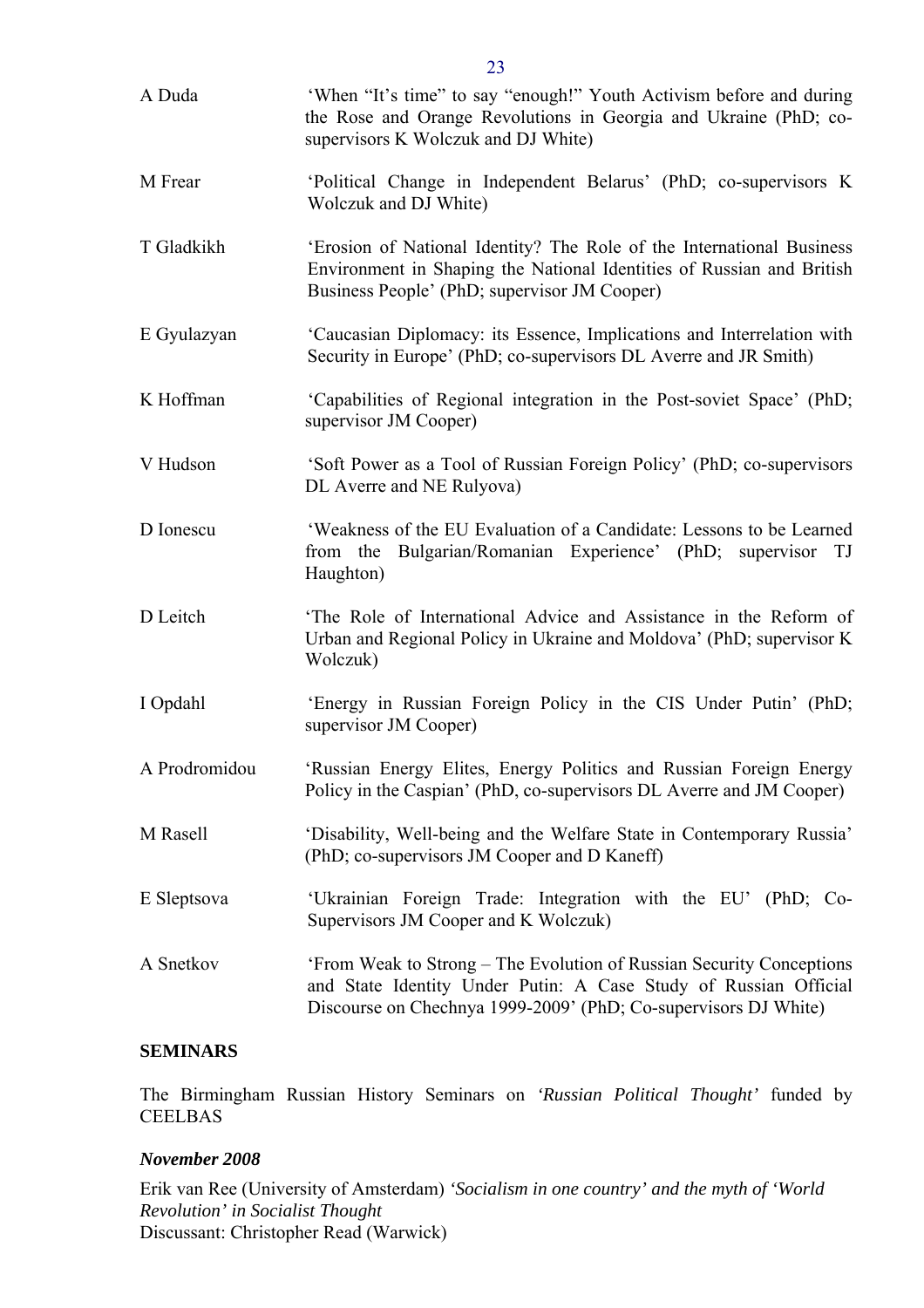### <span id="page-23-0"></span>*January 2009*

Derek Offord (Bristol) *Conceptions of the People in Nineteenth-Century Russian Yhought*  Discussant: Maureen Perrie (Birmingham)

## **Current Affairs Seminar**

The following meetings took place, organised by David White.

## *October 2008*

Professor Julian Cooper (CREES) 'The Russia-Georgia Five-Day War: Causes, Costs and Consequences'

Jeremy Smith (CREES) 'Saakashvili's Folly and the Weight of Georgia's Ambiguous Past'

Speaker: Mike Bradshaw (Leicester) ''The Kremlin, State Champions and the Supermajors: the Politics of Foreign Investment in the Russian Oil and Gas Industry'

Speaker: Matthew Frear (CREES) 'Bombs, Boycotts and Ballot Boxes: Belarusian Parliamentary Elections 2008'

Speaker: Judy Batt (CREES) 'The Western Balkans on the Road to the EU: an Overview**'** 

### *November 2008*

Speaker: Erica Richardson (London School of Hygiene and Tropical Medicine) 'Health Care Reform in Georgia: Can Markets Work Miracles?'

Speaker: Maya Atwal (CREES) 'The Pro-Kremlin Youth Group, Nashi: Post-Election Future and Democratic Effects?'

Speaker: Martin Smith (Royal Military Academy Sandhurst) 'NATO-Russia Relations: Will the Future Resemble the Past?'

Speaker: Professor Julian Cooper (CREES) 'The Russian Economy and the World Financial Crisis'

## *December 2008*

Speaker: Ulrike Ziemer (CREES) 'Russians are the Good Ones': Armenian Youth Between Social Exclusion and Inclusion in Southern Russia'

## *January 2009*

Speaker: Tim Haughton (CREES) 'Too Few Es? Sweetening the European Pill and the Czech EU Presidency'

Speaker: Dr Ann Kennard (UWE) 'The Balkans Peace Park Project: a Vehicle for Cultural Survival in a Border Region of Former Conflict'

Speaker: Richard Connolly (CREES) 'The Next Phase of the Crisis? Financial Vulnerabilities in Emerging Europe'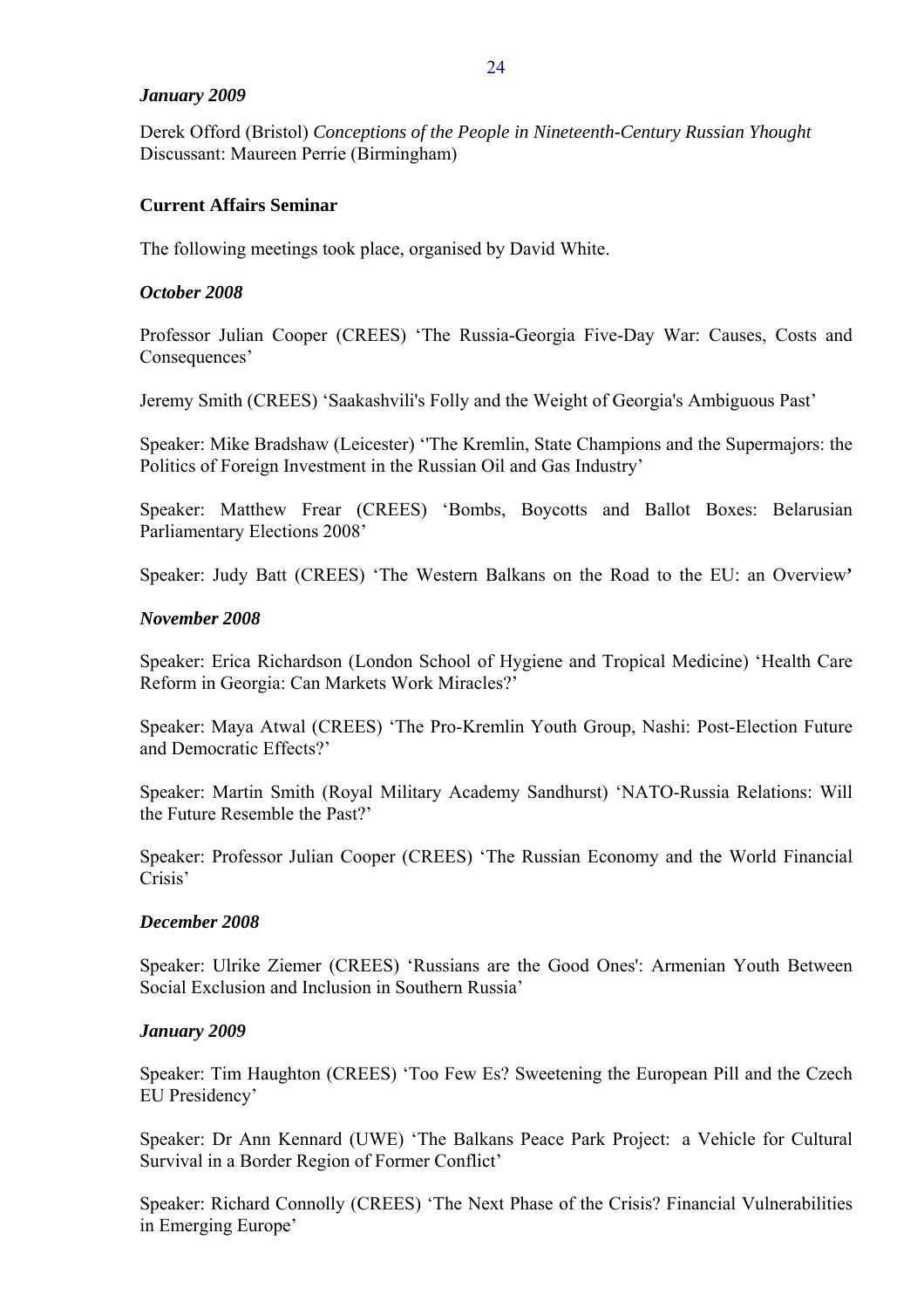#### <span id="page-24-0"></span>*February 2009*

Speaker: David White (CREES) 'Scheming, Splits and Sell-Outs: Another Bad year for Russia's Democratic Opposition'

Speaker: Robert Nalbandov (St Andrews) 'Logic of Appropriateness and Logic of Expected Consequences: A Battle or a Synergy? The Case of Georgian Conflicts'

Speaker: Mark Harrison (Warwick) 'The Frequency of Wars has been Rising since 1870: Should we worry? What should we do?'

### *March 2009*

Speaker: Judy Batt (CREES/CSSD) 'Bosnia-Herzegovina - the Protectorate in Crisis'

Speaker: Mark Bassin (GEES) 'Lev Gumilev and the Ecology of Ethnicity'

Speaker: Derek Averre (CREES) 'From Priština to Tskhinvali: Ten Years after Operation Allied Force'

Speaker: Stephen Fortescue (University of New South Wales) 'The Russian Policy Process during the Medvedev Presidency'

#### *May 2009*

Speaker: Tim Haughton (CREES) 'Small Alpine Republic or Just a Remnant of Yugoslavia? Slovenia's Choices for Europe'

### **Russian Films**

*A programme of videos of Russian films has continued to be shown.* 

### **Russian Television**

*In 2007-8 the Centre received RTR Planeta and ORT. A number of other East European channels can also be received* 

### **OTHER PUBLIC OUTPUT**

Dr Averre gave an interview to SKY TV and several interviews with radio and print media.

Dr Bouzarovski gave an interview for Radio Free Europe on the subject of energy security in Europe and Russia. Since its publication on the web on the 23rd of May, the interview was carried by more than a dozen different internet news services specialising in energy issues, and was discussed on various blogs.

Professor Hanson wrote 11 briefs for clients of Oxford Analytica and was quoted on numerous occasions by *Rosbizneskonsul't* (Moscow) and *Dziennik* (Warsaw)

Dr Haughton continued his on-going consultation with The Foreign and Commonwealth Office and the US State Department including a presentation at the State Department on 'Prospects for the Czech EU Presidency', US State Department, Washington DC on 18 December 2008.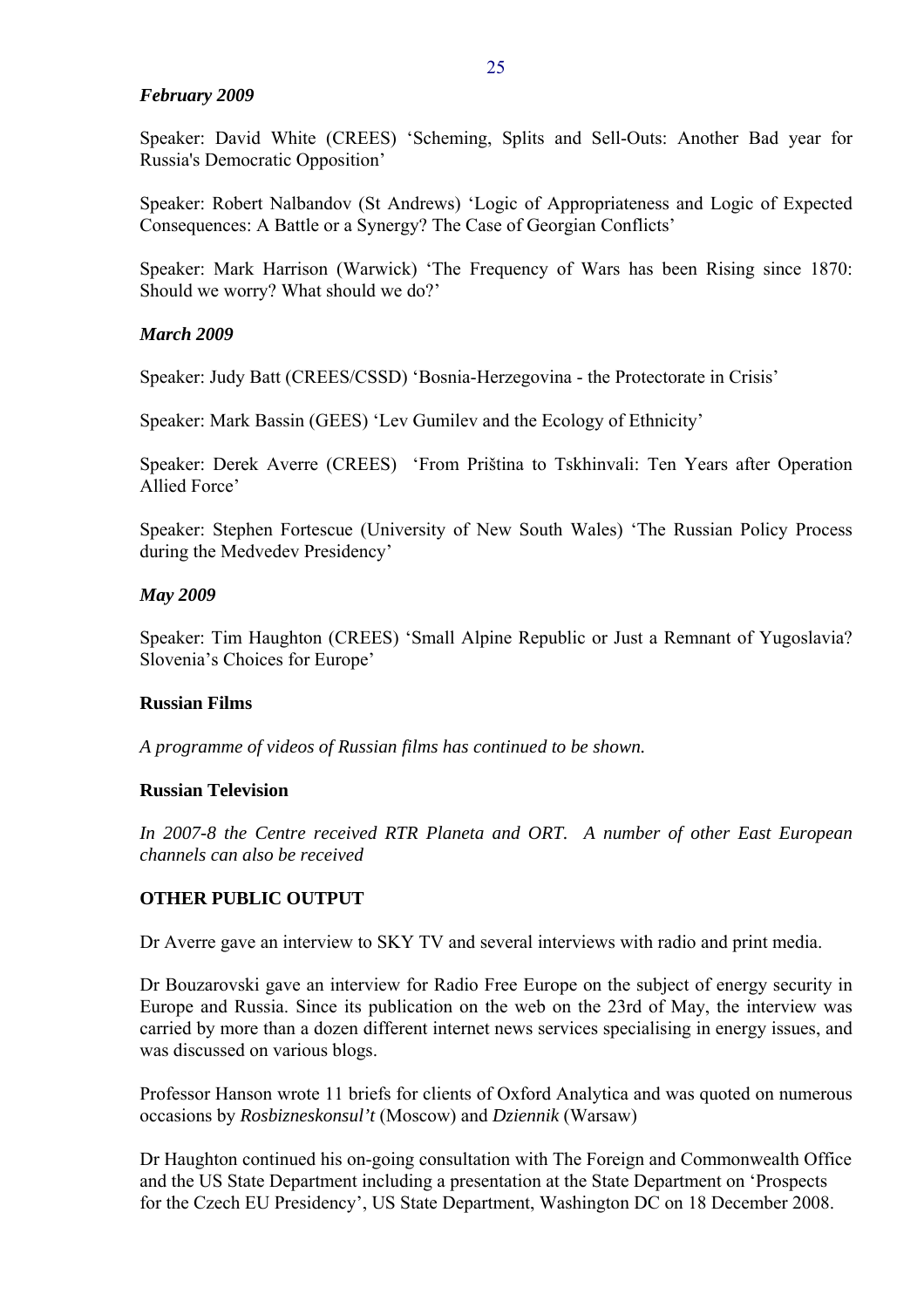<span id="page-25-0"></span>Larisa Kossyguina contributed to the organisation of the filming of a video about research activity undertaken by the University of Birmingham in the area of migration studies (the ESRC Festival of Social Science 2009). The film can be viewed at <http://www.birmingham.bham.ac.uk/new.shtml>

Ingerid Opdahl gave the following interviews for Norwegian newspapers:

Dagens Næringsliv, 7 November 2008, "Må dempe stormaktsambisjoner [Will have to reduce great power ambitions]", interview.

Dagsavisen, 3 January 2009, "Russland dobler prisen på gass [Russia doubles gas price]", interview.

She also gave contributed to a radio discussion on 'Georgia One Year On' to the Norwegian Broadcasting Corporation, Programme 2, Dagsnytt Atten, on 6 August 2009.

Dr Wilkinson gave an interview for Radio Netherlands 'Newsline' about the Kyrgyz government's decision to order the closure of the US airbase Manas on 19 February 2009.

Dr Wolczuk gave lectures on internal developments and foreign policies of Ukraine and Belarus to Belgian civil servants, judges and military personnel during a training course organised by the Royal Institute of International Affairs in Brussels in September 2008 and 2009. She also gave numerous interviews to the BBC and international media on political developments and foreign policy of Ukraine as well as historical disputes in Polish-Russian relations.

# **ANNUAL RESEARCH CONFERENCE**

St Catharine's Foundation Lecture by Guest Speaker: Mr Miroslav Lajcak (Minister of Foreign Affairs of the Slovak Republic) spoke on "Russia, Eastern Europe and Western Balkans: Parts of European Solutions?"

# **Roundtable on How and Why does the Communist Past Influence Contemporary Politics?**

Chair: Dave White (CREES) Nat Copsey (CREES), Judy Batt (CREES) and Tim Haughton (CREES).

Split session

# **a) Orientalism and Russian Identity in the 20th Century**

Chair: Tim Haughton (CREES)

Mark Bassin (Birmingham-GEES): 'Is there Room for Russia in Eurasia?: The Ethno-National Dilemma of Neo-Eurasianism'

 Vera Tolz (Manchester): 'Post-Colonial Scholarship as a 'Descendant' of Russian Oriental Studies of the Early Twentieth Century'

Galina Yemelianova (CREES): 'The Discourses of Orientalism and the Legacy of Soviet Oriental Studies'.

## **b) 'Power, Participation and Opposition in Russia'**

Chair: tbc

David White (CREES): 'Political Opposition in Russia: a Comparative Perspective' Maya Atwal (CREES): 'Power, Patronage and Participation: the Case of 'Molodaia Gvardiia Yedinoi Rossii' Sean Roberts (CREES): United Russia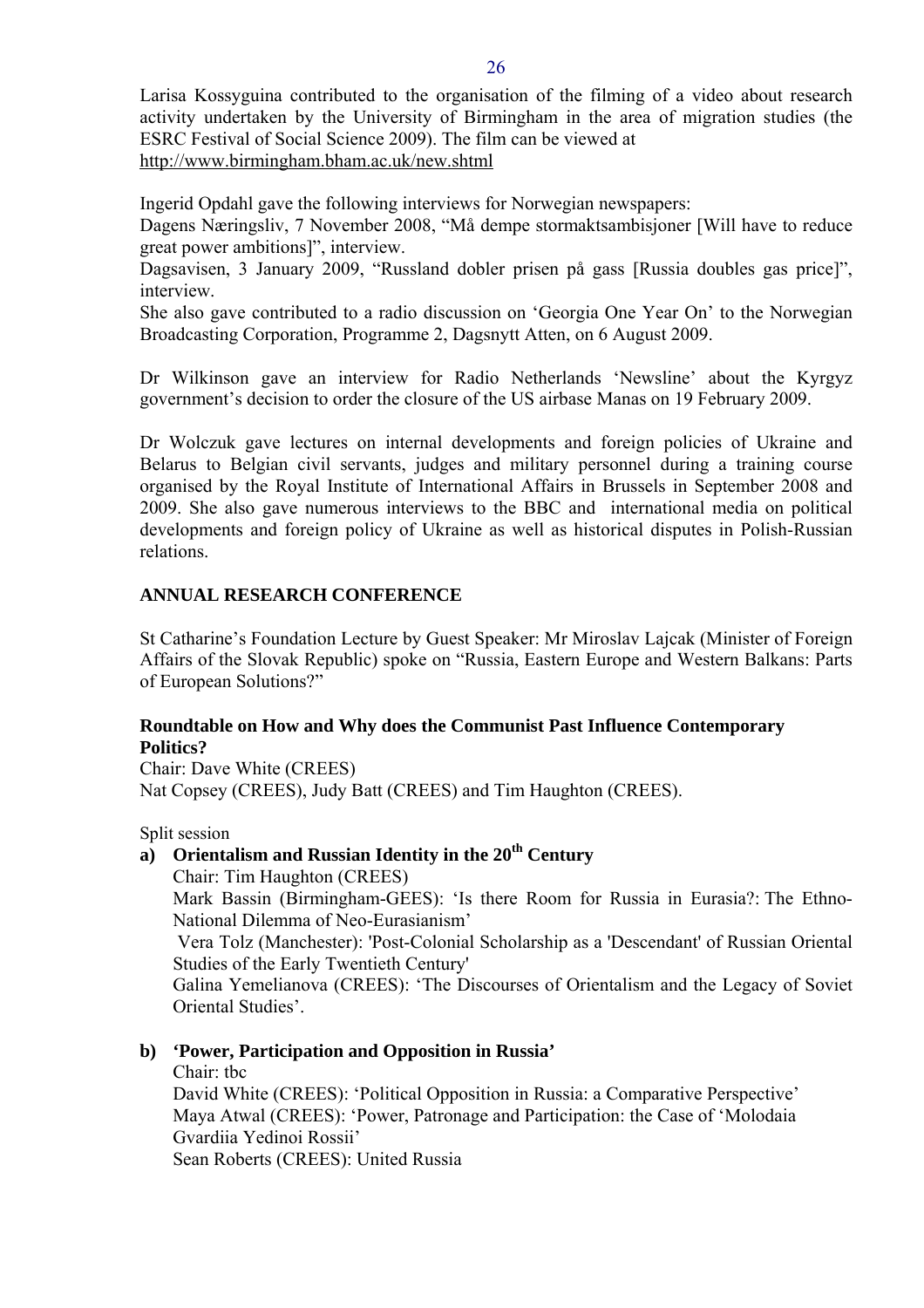### <span id="page-26-0"></span>**Roundtable on 'The Global Economic Crisis and its Impact on Russia and Eastern Europe'**

Chair: Silvana Malle (University of Verona/CREES) Julian Cooper (CREES) 'Russia' Evghenia Sleptsova (CREES) 'Ukraine' Richard Connolly (CREES) 'The Baltics' Svetlana Makarova (SSEES) 'Central and Eastern Europe'

## Split session

# **a) The Kosovo Question in International Context**

Chair: Jeremy Smith (CREES) Nino Kemoklidze (CREES): 'The Kosovo Precedent and the Moral Hazard of Secession' Derek Averre (CREES): 'The Kosovo Question in Russia's Foreign Policy' Odeta Barbullushi (CREES): 'The Other Albanian or the Neighbour "like us"? Continuities and Discontinuities in Albania's Kosovo Policy' Jelena Obradovic (CREES): 'Serbian Reactions to Kosovo Independence'

## **b) Law as an Instrument in the Formation of 'Otherness'**

Chair: Victoria Hudson (CREES)

Larisa Kosygina (CREES):'Construction of the Other through National Law: the Legislative Framework of the Russian Migration Regime and non-Russian Citizens from Former Soviet Republics in Russia'

Gulara Guliyeva (University of Birmingham)'The Latvian Citizenship law as a Mechanism of Exclusion of Russian-Speaking Minorities'

Egor Fedotov (University of Aberdeen) 'Explaining the Varying Degrees of International Norm Implementation in Ukraine and Romania: Norms, Politics, and Language Rights'

## **Energy Panel**

Chair: Mike Bradshaw (Leicester)

Mike Bradshaw (Leicester): ''The Kremlin, National Champions and the International Oil Companies: The Political Economy of the Russian Oil and Gas Industry'

Caroline Kuzemko: 'Russia-UK Energy Relations' Ingerid M Opdahl (CREES): 'Nuclear Power, Electricity, and Russia's Foreign Policy in the FSU'

Phil Hanson: The Russian State and the Oil Industry: Ownership or Just Control? (in absentia)

## **TRAVEL AND VISITS**

## **Visits by Centre Staff, Associate and Honorary Members**

Dr Haughton was a Visiting Scholar at the Center for European Studies, Harvard University (Fall Semester).

Dr Kaneff spent August 2009 as a Visiting Fellow at the Max Planck Institute for Social Anthropology, Halle, Germany.

Alexandra Prodromidou was a visiting postgraduate researcher at the Higher School of Economics in Moscow during her fieldwork between March-May and September-November 2008. For the second period of fieldwork she received funding from the British Association of Slavonic and East European Studies for postgraduate research activities.

Mike Pushkin visited the Faculty of Foreign Languages and Area Studies, Moscow State University in November as the Dean's invited guest at the Jubilee to mark the  $20<sup>th</sup>$  Anniversary of the Faculty and to receive 'Rector's Gratitude' Award.